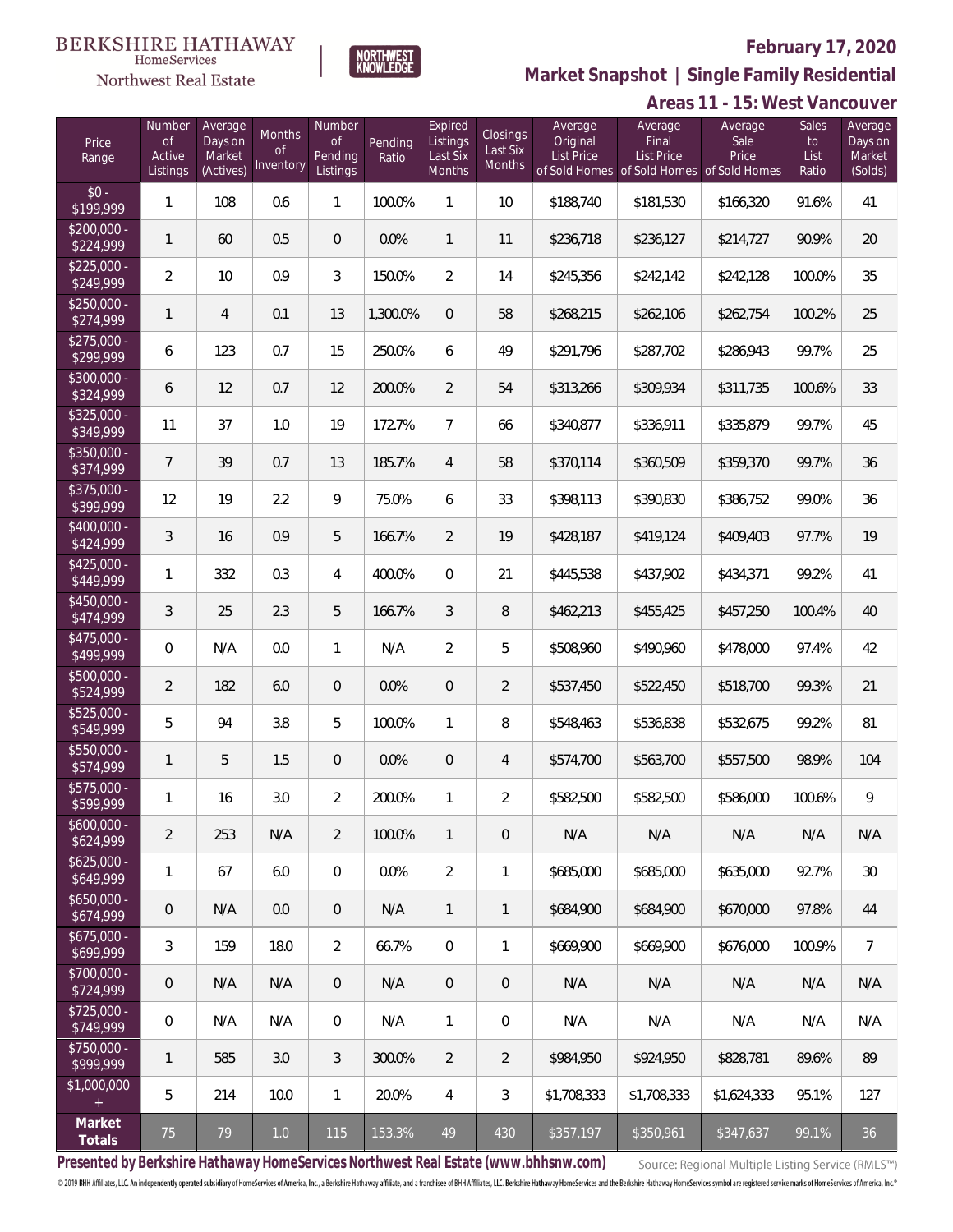#### **BERKSHIRE HATHAWAY** HomeServices

# Northwest Real Estate

### **February 17, 2020**



**Market Snapshot | Single Family Residential**

#### **Areas 20 - 25: East Vancouver**

| Price<br>Range            | Number<br><b>of</b><br>Active<br>Listings | Average<br>Days on<br>Market<br>(Actives) | Months<br>Οf<br>Inventory | Number<br>Οf<br>Pending<br>Listings | Pending<br>Ratio | Expired<br>Listings<br>Last Six<br>Months | <b>Closings</b><br>Last Six<br>Months | Average<br>Original<br><b>List Price</b> | Average<br>Final<br><b>List Price</b><br>of Sold Homes of Sold Homes of Sold Homes | Average<br>Sale<br>Price | Sales<br>to<br>List<br>Ratio | Average<br>Days on<br>Market<br>(Solds) |
|---------------------------|-------------------------------------------|-------------------------------------------|---------------------------|-------------------------------------|------------------|-------------------------------------------|---------------------------------------|------------------------------------------|------------------------------------------------------------------------------------|--------------------------|------------------------------|-----------------------------------------|
| $$0 -$<br>\$249,999       | 6                                         | 86                                        | 3.3                       | 5                                   | 83.3%            | 1                                         | 11                                    | \$234,427                                | \$226,700                                                                          | \$223,718                | 98.7%                        | 13                                      |
| $$250,000 -$<br>\$274,999 | 3                                         | 546                                       | 0.5                       | 10                                  | 333.3%           | $\mathbf{1}$                              | 34                                    | \$267,439                                | \$261,710                                                                          | \$263,304                | 100.6%                       | 26                                      |
| $$275,000 -$<br>\$299,999 | 4                                         | 22                                        | 0.3                       | 17                                  | 425.0%           | 6                                         | 93                                    | \$294,389                                | \$291,949                                                                          | \$289,408                | 99.1%                        | 21                                      |
| $$300,000 -$<br>\$324,999 | 20                                        | 30                                        | 0.6                       | 45                                  | 225.0%           | 16                                        | 210                                   | \$315,527                                | \$311,762                                                                          | \$311,546                | 99.9%                        | 25                                      |
| $$325,000 -$<br>\$349,999 | 16                                        | 18                                        | 0.6                       | 47                                  | 293.8%           | 5                                         | 149                                   | \$338,726                                | \$335,774                                                                          | \$336,249                | 100.1%                       | 32                                      |
| $$350,000 -$<br>\$374,999 | $10$                                      | 18                                        | 0.6                       | 29                                  | 290.0%           | 10                                        | 106                                   | \$362,665                                | \$358,880                                                                          | \$358,172                | 99.8%                        | 31                                      |
| $$375,000 -$<br>\$399,999 | 9                                         | 11                                        | 0.8                       | 28                                  | 311.1%           | 6                                         | 68                                    | \$394,257                                | \$387,262                                                                          | \$384,346                | 99.2%                        | 37                                      |
| $$400.000 -$<br>\$424,999 | 5                                         | 14                                        | 0.8                       | 8                                   | 160.0%           | $\overline{4}$                            | 40                                    | \$414,116                                | \$411,986                                                                          | \$411,371                | 99.9%                        | 38                                      |
| $$425,000 -$<br>\$449,999 | 8                                         | 39                                        | 1.9                       | 8                                   | 100.0%           | 6                                         | 25                                    | \$444,486                                | \$438,186                                                                          | \$433,968                | 99.0%                        | 27                                      |
| $$450.000 -$<br>\$474,999 | 4                                         | 50                                        | 1.1                       | $\overline{2}$                      | 50.0%            | $\overline{2}$                            | 21                                    | \$467,582                                | \$463,554                                                                          | \$459,698                | 99.2%                        | 81                                      |
| $$475,000 -$<br>\$499,999 | $\overline{7}$                            | 59                                        | 2.8                       | $7\overline{ }$                     | 100.0%           | $\overline{4}$                            | 15                                    | \$493,443                                | \$490,758                                                                          | \$484,962                | 98.8%                        | 52                                      |
| $$500,000 -$<br>\$524,999 | 1                                         | 236                                       | 1.2                       | $\overline{2}$                      | 200.0%           | 1                                         | 5                                     | \$550,780                                | \$520,700                                                                          | \$510,000                | 97.9%                        | 79                                      |
| $$525,000 -$<br>\$549,999 | 0                                         | N/A                                       | 0.0                       | 3                                   | N/A              | $\overline{2}$                            | 10                                    | \$561,850                                | \$545,050                                                                          | \$535,575                | 98.3%                        | 123                                     |
| \$550,000 -<br>\$574,999  | 3                                         | 189                                       | 6.0                       | $\overline{2}$                      | 66.7%            | $\mathbf{1}$                              | 3                                     | \$581,300                                | \$568,215                                                                          | \$560,882                | 98.7%                        | 68                                      |
| $$575,000 -$<br>\$599,999 | 3                                         | 189                                       | 3.6                       | $\mathbf{1}$                        | 33.3%            | 3                                         | 5                                     | \$597,560                                | \$589,460                                                                          | \$583,280                | 99.0%                        | 41                                      |
| \$600,000 -<br>\$624,999  | 1                                         | 200                                       | 1.5                       | $\overline{0}$                      | 0.0%             | $\mathbf{1}$                              | $\overline{4}$                        | \$632,925                                | \$618,200                                                                          | \$611,062                | 98.8%                        | 87                                      |
| $$625,000 -$<br>\$649,999 | 0                                         | N/A                                       | $0.0\,$                   | $\mathbf{1}$                        | N/A              | 1                                         | $\overline{2}$                        | \$687,250                                | \$675,000                                                                          | \$628,500                | 93.1%                        | 97                                      |
| $$650,000 -$<br>\$674,999 | 1                                         | 131                                       | N/A                       | $\mathbf{1}$                        | 100.0%           | $\mathbf{1}$                              | $\overline{0}$                        | N/A                                      | N/A                                                                                | N/A                      | N/A                          | N/A                                     |
| $$675,000 -$<br>\$699,999 | 1                                         | 11                                        | 6.0                       | $\overline{2}$                      | 200.0%           | $\overline{0}$                            | 1                                     | \$789.900                                | \$699,900                                                                          | \$685,000                | 97.9%                        | 153                                     |
| \$700,000 -<br>\$724,999  | $\mathbf 0$                               | N/A                                       | N/A                       | $\mathbf{1}$                        | N/A              | $\mathbf 0$                               | $\overline{0}$                        | N/A                                      | N/A                                                                                | N/A                      | N/A                          | N/A                                     |
| $$725,000 -$<br>\$749,999 | $\overline{2}$                            | 102                                       | 12.0                      | $\mathbf{1}$                        | 50.0%            | $\mathbf{1}$                              | $\mathbf{1}$                          | \$849,000                                | \$749,000                                                                          | \$742.100                | 99.1%                        | 97                                      |
| \$750,000 -<br>\$799,999  | 1                                         | $\overline{4}$                            | 1.5                       | $\mathbf{1}$                        | 100.0%           | $\mathbf{1}$                              | $\overline{4}$                        | \$802,425                                | \$783.675                                                                          | \$773,250                | 98.7%                        | 75                                      |
| \$800,000 -<br>\$899,999  | 0                                         | N/A                                       | 0.0                       | $\mathbf{1}$                        | N/A              | $\mathbf 0$                               | 1                                     | \$999,000                                | \$849,000                                                                          | \$800,000                | 94.2%                        | 583                                     |
| \$900,000 -<br>\$999,999  | 1                                         | 193                                       | 6.0                       | $\overline{0}$                      | 0.0%             | $\mathbf{1}$                              | $\mathbf{1}$                          | \$1,050,000                              | \$1,000,000                                                                        | \$980,000                | 98.0%                        | 310                                     |
| \$1,000,000               | 9                                         | 161                                       | 54.0                      | 1                                   | 11.1%            | $\mathbf{1}$                              | 1                                     | \$1,495,000                              | \$1,445,000                                                                        | \$1,445,000              | 100.0%                       | 65                                      |
| Market<br>Totals          | 115                                       | 69                                        | 0.9                       | 223                                 | 193.9%           | 75                                        | 810                                   | \$359,670                                | \$354,759                                                                          | \$353,258                | $99.6\%$                     | 34                                      |

**Presented by Berkshire Hathaway HomeServices Northwest Real Estate (www.bhhsnw.com)**

Source: Regional Multiple Listing Service (RMLS™)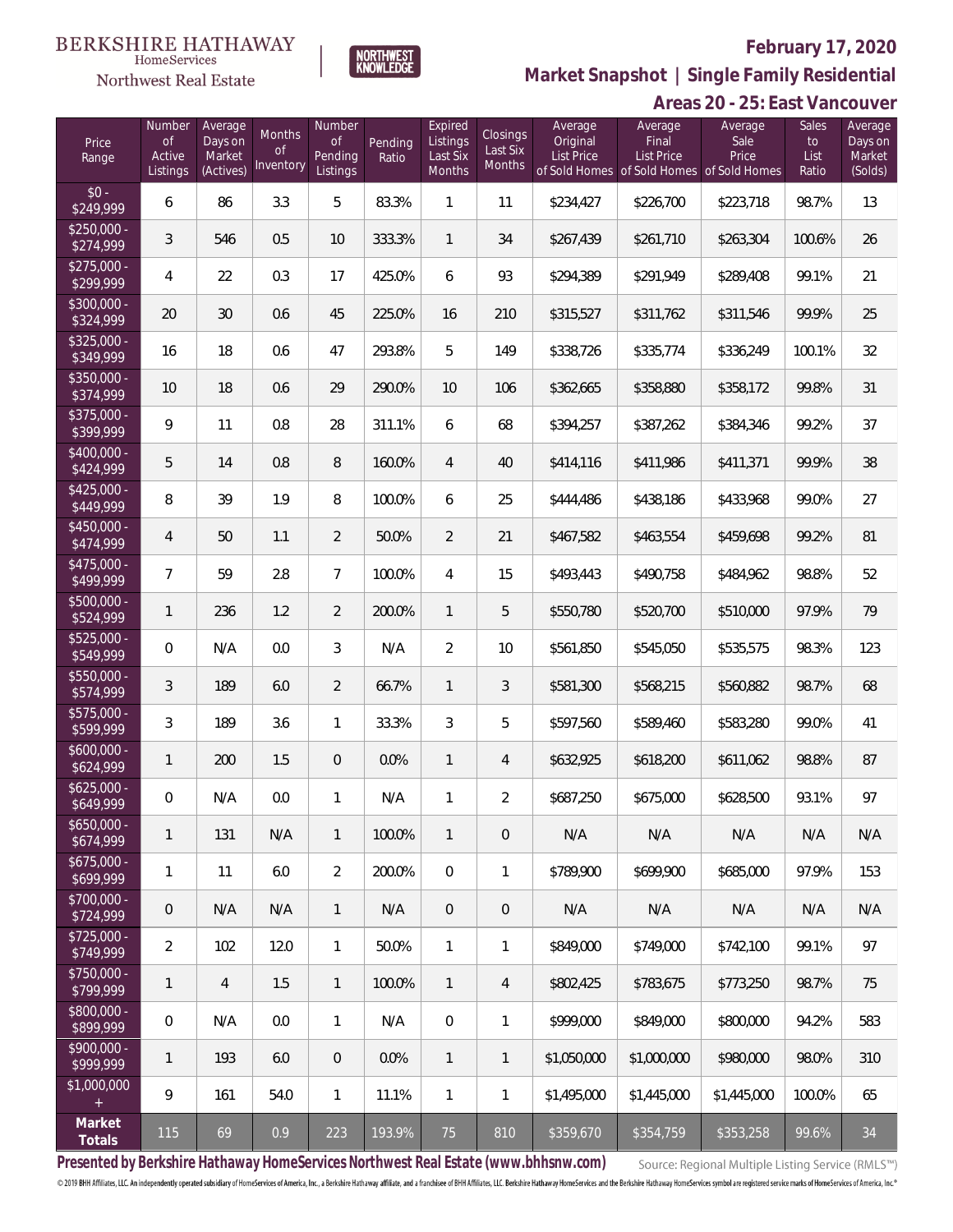#### **BERKSHIRE HATHAWAY**  $\label{lem:sevices} \textsc{Home} \textsc{Service} \textsc{s}$





# **February 17, 2020**

**Market Snapshot | Single Family Residential**

### Areas 26 - 27: Fisher's Landing, NE Vancouver

| Price<br>Range            | Number<br><b>of</b><br>Active<br>Listings | Average<br>Days on<br>Market<br>(Actives) | Months<br>0f<br>Inventory | Number<br><b>of</b><br>Pending<br>Listings | Pending<br>Ratio | Expired<br>Listings<br>Last Six<br><b>Months</b> | Closings<br>Last Six<br>Months | Average<br>Original<br><b>List Price</b> | Average<br>Final<br><b>List Price</b><br>of Sold Homes of Sold Homes of Sold Homes | Average<br>Sale<br>Price | Sales<br>$\mathsf{to}$<br>List<br>Ratio | Average<br>Days on<br>Market<br>(Solds) |
|---------------------------|-------------------------------------------|-------------------------------------------|---------------------------|--------------------------------------------|------------------|--------------------------------------------------|--------------------------------|------------------------------------------|------------------------------------------------------------------------------------|--------------------------|-----------------------------------------|-----------------------------------------|
| $$0 -$<br>\$249,999       | $\overline{0}$                            | N/A                                       | N/A                       | $\overline{0}$                             | N/A              | $\overline{0}$                                   | $\overline{0}$                 | N/A                                      | N/A                                                                                | N/A                      | N/A                                     | N/A                                     |
| $$250,000 -$<br>\$299,999 | $\overline{0}$                            | N/A                                       | 0.0                       | $\overline{0}$                             | N/A              | $\overline{0}$                                   | 1                              | \$299,900                                | \$299,900                                                                          | \$299,900                | 100.0%                                  | $\mathfrak{Z}$                          |
| \$300,000 -<br>\$324,999  | $\overline{0}$                            | N/A                                       | 0.0                       | 3                                          | N/A              | $\overline{0}$                                   | 18                             | \$316,472                                | \$313,722                                                                          | \$311,108                | 99.2%                                   | 24                                      |
| \$325,000 -<br>\$349,999  | 1                                         | $\overline{4}$                            | 0.2                       | 3                                          | 300.0%           | $\overline{0}$                                   | 28                             | \$345,193                                | \$339,967                                                                          | \$339,179                | 99.8%                                   | 27                                      |
| \$350,000 -<br>\$374,999  | 1                                         | 72                                        | 0.2                       | 4                                          | 400.0%           | 4                                                | 29                             | \$367,212                                | \$364,364                                                                          | \$360,099                | 98.8%                                   | 22                                      |
| \$375,000 -<br>\$399,999  | 3                                         | 28                                        | 0.7                       | 5                                          | 166.7%           | $\overline{2}$                                   | 25                             | \$397,298                                | \$389,398                                                                          | \$386,830                | 99.3%                                   | 31                                      |
| \$400,000 -<br>\$424,999  | $\overline{7}$                            | 61                                        | 2.3                       | 4                                          | 57.1%            | 3                                                | 18                             | \$412,994                                | \$409,492                                                                          | \$409,812                | 100.1%                                  | 30                                      |
| $$425,000 -$<br>\$449,999 | 5                                         | 101                                       | 1.4                       | 9                                          | 180.0%           | $\mathbf{1}$                                     | 22                             | \$444,867                                | \$436,536                                                                          | \$436,326                | 100.0%                                  | 49                                      |
| $$450,000 -$<br>\$474,999 | 5                                         | 43                                        | 1.3                       | 6                                          | 120.0%           | $\overline{2}$                                   | 23                             | \$467,394                                | \$464,157                                                                          | \$462,838                | 99.7%                                   | 51                                      |
| $$475,000 -$<br>\$499,999 | $\overline{7}$                            | 42                                        | 2.2                       | 8                                          | 114.3%           | $\mathbf{1}$                                     | 19                             | \$497,243                                | \$494,935                                                                          | \$491,168                | 99.2%                                   | 72                                      |
| \$500,000 -<br>\$524,999  | 3                                         | 13                                        | 1.8                       | 5                                          | 166.7%           | $\overline{2}$                                   | 10                             | \$521,159                                | \$511,310                                                                          | \$511,366                | 100.0%                                  | 83                                      |
| \$525,000 -<br>\$549,999  | $\overline{2}$                            | 11                                        | 0.7                       | $\mathbf{1}$                               | 50.0%            | 3                                                | 17                             | \$555,396                                | \$542,006                                                                          | \$534,942                | 98.7%                                   | 73                                      |
| \$550,000 -<br>\$574,999  | $\overline{2}$                            | 26                                        | 3.0                       | 1                                          | 50.0%            | $\overline{0}$                                   | 4                              | \$557,200                                | \$557,200                                                                          | \$562,375                | 100.9%                                  | 18                                      |
| $$575,000 -$<br>\$599,999 | 1                                         | 97                                        | 6.0                       | $\overline{2}$                             | 200.0%           | $\mathbf{1}$                                     | 1                              | \$595,000                                | \$595,000                                                                          | \$589,435                | 99.1%                                   | $\mathbf 0$                             |
| $$600,000 -$<br>\$624,999 | 3                                         | 277                                       | 6.0                       | $\overline{2}$                             | 66.7%            | $\overline{0}$                                   | 3                              | \$622,548                                | \$617,915                                                                          | \$612,582                | 99.1%                                   | 27                                      |
| $$625,000 -$<br>\$649,999 | 3                                         | 98                                        | 9.0                       | 1                                          | 33.3%            | $\overline{0}$                                   | $\overline{2}$                 | \$626,317                                | \$626,317                                                                          | \$626,367                | 100.0%                                  | $\overline{4}$                          |
| $$650,000 -$<br>\$674,999 | 1                                         | 139                                       | 2.0                       | 1                                          | 100.0%           | 0                                                | 3                              | \$670,932                                | \$676,257                                                                          | \$663,078                | 98.1%                                   | 97                                      |
| $$675,000 -$<br>\$699,999 | 1                                         | 133                                       | 1.5                       | 3                                          | 300.0%           | $\mathbf{1}$                                     | 4                              | \$686.291                                | \$687,809                                                                          | \$684,059                | 99.5%                                   | 14                                      |
| $$700,000 -$<br>\$724,999 | 3                                         | 212                                       | 9.0                       | $\overline{2}$                             | 66.7%            | 0                                                | $\overline{2}$                 | \$740,155                                | \$726,078                                                                          | \$711,128                | 97.9%                                   | 34                                      |
| $$725,000 -$<br>\$749,999 | 1                                         | 140                                       | 2.0                       | $\mathbf{1}$                               | 100.0%           | $\overline{2}$                                   | 3                              | \$726.948                                | \$747,052                                                                          | \$743.735                | 99.6%                                   | 6                                       |
| $$750,000 -$<br>\$774,999 | $\mathbf 0$                               | N/A                                       | 0.0                       | 8                                          | N/A              | 0                                                | 3                              | \$749,267                                | \$755,983                                                                          | \$755,967                | 100.0%                                  | 57                                      |
| $$775,000 -$<br>\$799,999 | $\mathfrak{Z}$                            | 57                                        | N/A                       | $\theta$                                   | 0.0%             | 0                                                | $\mathbf 0$                    | N/A                                      | N/A                                                                                | N/A                      | N/A                                     | N/A                                     |
| \$800,000 -<br>\$849,999  | $\overline{0}$                            | N/A                                       | 0.0                       | 4                                          | N/A              | 0                                                | 1                              | \$850,000                                | \$850,000                                                                          | \$800,000                | 94.1%                                   | $\,0\,$                                 |
| \$850,000 -<br>\$899,999  | $\theta$                                  | N/A                                       | 0.0                       | $\mathbf{1}$                               | N/A              | 0                                                | $\overline{2}$                 | \$849,006                                | \$873,973                                                                          | \$877,213                | 100.4%                                  | $\,0\,$                                 |
| \$900,000<br>$+$          | $\mathbf{1}$                              | 177                                       | N/A                       | 0                                          | 0.0%             | $\mathbf{1}$                                     | $\mathbf 0$                    | N/A                                      | N/A                                                                                | N/A                      | N/A                                     | N/A                                     |
| Market<br>Totals          | 53                                        | 82                                        | $1.3\,$                   | 74                                         | 139.6%           | 23                                               | 238                            | \$451,573                                | \$447,135                                                                          | \$444,546                | 99.4%                                   | 40                                      |

**Presented by Berkshire Hathaway HomeServices Northwest Real Estate (www.bhhsnw.com)**

Source: Regional Multiple Listing Service (RMLS™)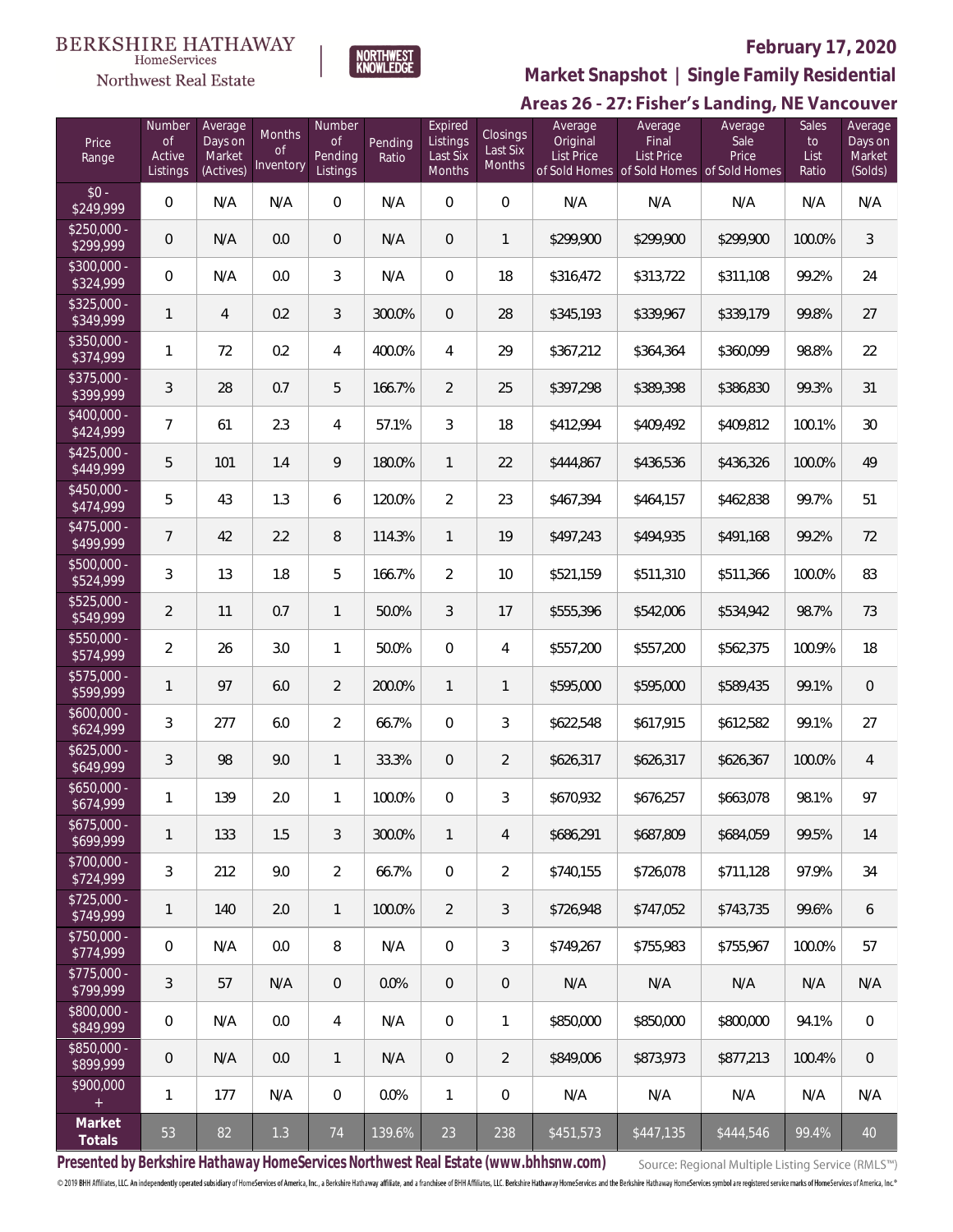#### **BERKSHIRE HATHAWAY**  $\label{lem:sevices} \textsc{Home} \textsc{Service} \textsc{s}$

Northwest Real Estate



### **February 17, 2020**

**Areas 31, 63, 64, 65, 66, 71, 72: Rural Clark County Market Snapshot | Single Family Residential**

| Price<br>Range            | Number<br>0f<br>Active<br>Listings | Average<br>Days on<br>Market<br>(Actives) | Months<br><sub>of</sub><br>Inventory | Number<br><b>of</b><br>Pending<br>Listings | Pending<br>Ratio | Expired<br>Listings<br>Last Six<br>Months | Closings<br>Last Six<br>Months | Average<br>Original<br><b>List Price</b> | Average<br>Final<br><b>List Price</b><br>of Sold Homes of Sold Homes of Sold Homes | Average<br>Sale<br>Price | Sales<br>to<br>List<br>Ratio | Average<br>Days on<br>Market<br>(Solds) |
|---------------------------|------------------------------------|-------------------------------------------|--------------------------------------|--------------------------------------------|------------------|-------------------------------------------|--------------------------------|------------------------------------------|------------------------------------------------------------------------------------|--------------------------|------------------------------|-----------------------------------------|
| $$0 -$<br>\$249,999       | $\mathbf{1}$                       | 138                                       | 2.0                                  | $\boldsymbol{0}$                           | 0.0%             | $\boldsymbol{0}$                          | 3                              | \$252,300                                | \$236,600                                                                          | \$226,000                | 95.5%                        | 83                                      |
| $$250,000 -$<br>\$274,999 | $\mathbf 0$                        | N/A                                       | 0.0                                  | $\theta$                                   | N/A              | $\mathbf{1}$                              | 4                              | \$283,000                                | \$277,125                                                                          | \$264,000                | 95.3%                        | 47                                      |
| $$275,000 -$<br>\$299,999 | 0                                  | N/A                                       | 0.0                                  | 4                                          | N/A              | $\overline{0}$                            | 9                              | \$297,656                                | \$290,889                                                                          | \$286,056                | 98.3%                        | 40                                      |
| \$300,000 -<br>\$324,999  | $\mathbf 0$                        | N/A                                       | 0.0                                  | 0                                          | N/A              | $\overline{0}$                            | 9                              | \$319,311                                | \$310,955                                                                          | \$309,533                | 99.5%                        | 43                                      |
| $$325,000 -$<br>\$349,999 | $\overline{2}$                     | 76                                        | 1.5                                  | $\mathbf{0}$                               | 0.0%             | $\overline{2}$                            | 8                              | \$343,475                                | \$335,999                                                                          | \$337,075                | 100.3%                       | 29                                      |
| $$350,000 -$<br>\$374,999 | $\mathbf{1}$                       | 273                                       | 2.0                                  | $\mathbf{1}$                               | 100.0%           | $\overline{2}$                            | 3                              | \$384,600                                | \$359,600                                                                          | \$359,000                | 99.8%                        | 67                                      |
| $$375,000 -$<br>\$399,999 | 1                                  | 45                                        | 0.9                                  | 3                                          | 300.0%           | $\overline{2}$                            | $\overline{7}$                 | \$396,529                                | \$386,271                                                                          | \$380,714                | 98.6%                        | 72                                      |
| $$400,000 -$<br>\$424,999 | 1                                  | 88                                        | 0.8                                  | 0                                          | 0.0%             | $\sqrt{a}$                                | 8                              | \$444,863                                | \$435,575                                                                          | \$409,488                | 94.0%                        | 55                                      |
| $$425,000 -$<br>\$449,999 | 3                                  | 108                                       | 2.3                                  | $\mathbf{0}$                               | 0.0%             | 0                                         | 8                              | \$464,175                                | \$450,488                                                                          | \$435,363                | 96.6%                        | 57                                      |
| $$450,000 -$<br>\$474,999 | $\theta$                           | N/A                                       | 0.0                                  | $\mathbf{1}$                               | N/A              | $\mathbf{1}$                              | 6                              | \$489,998                                | \$467,383                                                                          | \$464,717                | 99.4%                        | 46                                      |
| $$475,000 -$<br>\$499,999 | 3                                  | 68                                        | 2.3                                  | $\overline{2}$                             | 66.7%            | 1                                         | 8                              | \$493,850                                | \$481,975                                                                          | \$483,863                | 100.4%                       | 32                                      |
| $$500,000 -$<br>\$524,999 | $\mathbf 0$                        | N/A                                       | 0.0                                  | 0                                          | N/A              | $\sqrt{a}$                                | 5                              | \$537,960                                | \$523,980                                                                          | \$509,700                | 97.3%                        | 30                                      |
| $$525,000 -$<br>\$549,999 | 6                                  | 128                                       | 4.0                                  | $\mathbf{1}$                               | 16.7%            | 1                                         | 9                              | \$559,300                                | \$540,533                                                                          | \$532,478                | 98.5%                        | 43                                      |
| $$550,000 -$<br>\$574,999 | $\overline{2}$                     | 95                                        | 2.4                                  | $\mathbf{1}$                               | 50.0%            | $\overline{0}$                            | 5                              | \$574,560                                | \$565,940                                                                          | \$559,980                | 98.9%                        | 36                                      |
| $$575,000 -$<br>\$599,999 | 3                                  | 60                                        | 1.6                                  | $\overline{2}$                             | 66.7%            | $\overline{2}$                            | 11                             | \$620,664                                | \$614,673                                                                          | \$588,700                | 95.8%                        | 61                                      |
| $$600,000 -$<br>\$624,999 | 1                                  | 188                                       | 3.0                                  | 0                                          | 0.0%             | 0                                         | $\overline{2}$                 | \$627,450                                | \$617,450                                                                          | \$612,450                | 99.2%                        | 78                                      |
| $$625,000 -$<br>\$649,999 | 1                                  | 80                                        | 6.0                                  | 3                                          | 300.0%           | $\overline{2}$                            | 1                              | \$699,000                                | \$629,000                                                                          | \$630,000                | 100.2%                       | 103                                     |
| $$650,000 -$<br>\$674,999 | $\mathbf{1}$                       | 53                                        | 6.0                                  | $\mathbf{1}$                               | 100.0%           | $\overline{0}$                            | 1                              | \$669,000                                | \$669,000                                                                          | \$660,000                | 98.7%                        | 19                                      |
| $$675,000 -$<br>\$699,999 | 3                                  | 27                                        | 4.5                                  | $\overline{2}$                             | 66.7%            | $\mathbf{1}$                              | 4                              | \$712,250                                | \$695,725                                                                          | \$685,975                | 98.6%                        | 94                                      |
| $$700,000 -$<br>\$749,999 | $\overline{2}$                     | 73                                        | 6.0                                  | $\overline{0}$                             | 0.0%             | $\overline{2}$                            | $\overline{2}$                 | \$732,000                                | \$719,950                                                                          | \$715,000                | 99.3%                        | 44                                      |
| $$750,000 -$<br>\$799,999 | 0                                  | N/A                                       | 0.0                                  | $\overline{2}$                             | N/A              | $\overline{2}$                            | 1                              | \$824,900                                | \$799,900                                                                          | \$775,000                | 96.9%                        | 85                                      |
| $$800.000 -$<br>\$849,999 | $\overline{2}$                     | 121                                       | 6.0                                  | $\theta$                                   | 0.0%             | $\overline{2}$                            | $\overline{2}$                 | \$839,950                                | \$839,950                                                                          | \$818,870                | 97.5%                        | $\overline{7}$                          |
| $$850,000 -$<br>\$899,999 | 1                                  | 38                                        | 3.0                                  | $\mathbf{1}$                               | 100.0%           | $\overline{0}$                            | $\overline{2}$                 | \$917,000                                | \$917,000                                                                          | \$876,250                | 95.6%                        | 96                                      |
| $$900.000 -$<br>\$999,999 | 4                                  | 195                                       | 24.0                                 | $\overline{0}$                             | 0.0%             | $\mathbf{1}$                              | 1                              | \$1,099,000                              | \$990,000                                                                          | \$925,000                | 93.4%                        | 59                                      |
| \$1,000,000<br>$+$        | 6                                  | 115                                       | 9.0                                  | $\mathbf{1}$                               | 16.7%            | $\overline{2}$                            | 4                              | \$1,359,750                              | \$1,287,225                                                                        | \$1,168,750              | 90.8%                        | 104                                     |
| Market<br>Totals          | 44                                 | 106                                       | 2.1                                  | 25                                         | 56.8%            | 24                                        | 123                            | \$516,409                                | \$501,938                                                                          | \$487,978                | 97.2%                        | 52                                      |

**Presented by Berkshire Hathaway HomeServices Northwest Real Estate (www.bhhsnw.com)**

Source: Regional Multiple Listing Service (RMLS™)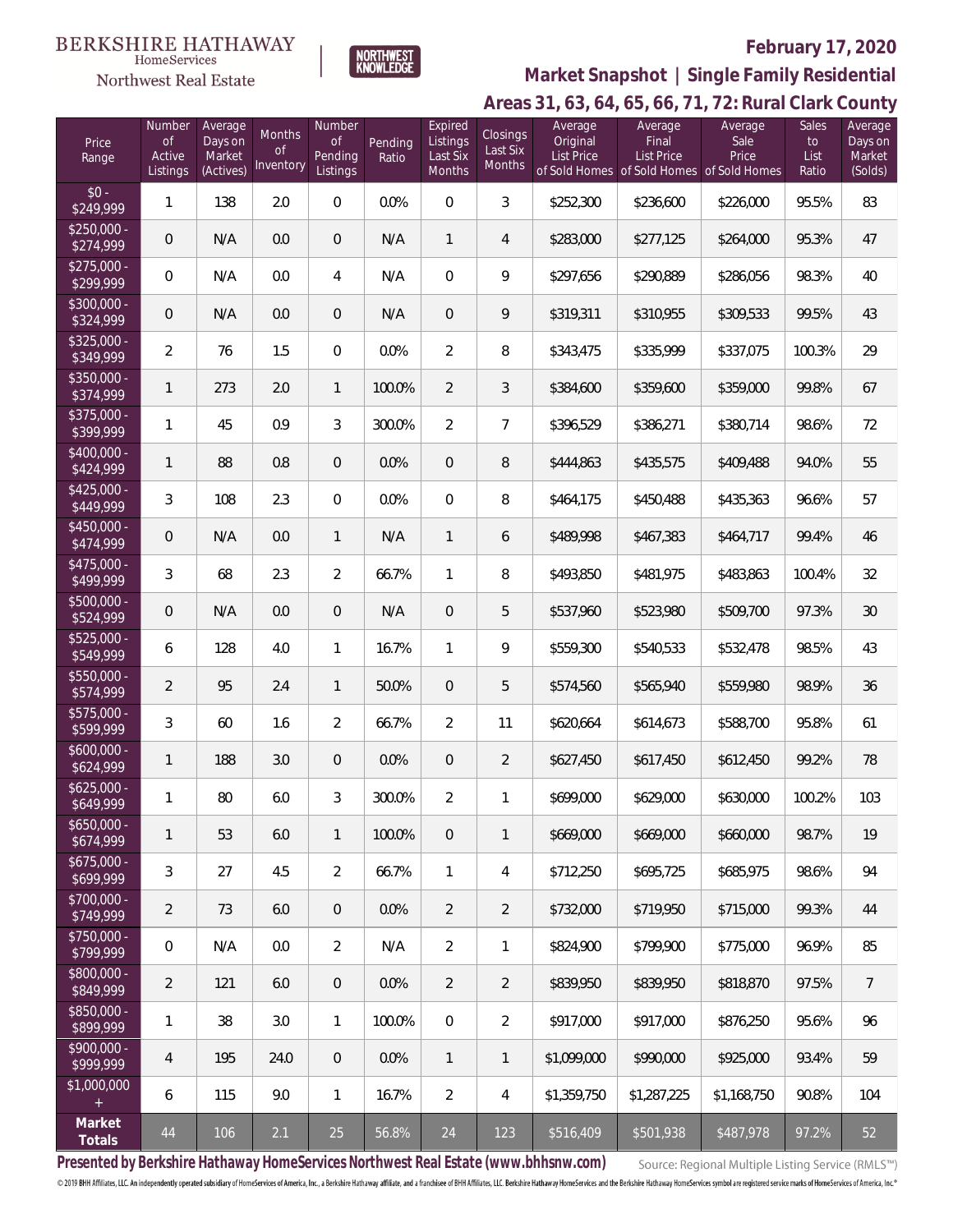#### **BERKSHIRE HATHAWAY** HomeServices



# **February 17, 2020**

**Market Snapshot | Single Family Residential**

# **Area 32: Camas**

| Price<br>Range                           | Number<br>of<br>Active<br>Listings | Average<br>Days on<br>Market<br>(Actives) | Months<br>Οf<br>Inventory | Number<br><b>of</b><br>Pending<br>Listings | Pending<br>Ratio | Expired<br>Listings<br>Last Six<br>Months | Closings<br>Last Six<br><b>Months</b> | Average<br>Original<br>List Price | Average<br>Final<br>List Price<br>of Sold Homes of Sold Homes of Sold Homes | Average<br>Sale<br>Price | Sales<br>to<br>List<br>Ratio | Average<br>Days on<br>Market<br>(Solds) |
|------------------------------------------|------------------------------------|-------------------------------------------|---------------------------|--------------------------------------------|------------------|-------------------------------------------|---------------------------------------|-----------------------------------|-----------------------------------------------------------------------------|--------------------------|------------------------------|-----------------------------------------|
| $$0 -$<br>\$299,999                      | $\overline{a}$                     | 43                                        | 0.6                       | 3                                          | 150.0%           | 1                                         | 19                                    | \$255,226                         | \$247,968                                                                   | \$243,001                | 98.0%                        | 36                                      |
| $$300,000 -$<br>\$324,999                | 0                                  | N/A                                       | 0.0                       | $\overline{0}$                             | N/A              | $\overline{0}$                            | 6                                     | \$328,117                         | \$314,783                                                                   | \$314,317                | 99.9%                        | 31                                      |
| $$325,000 -$<br>\$349,999                | 1                                  | 17                                        | 0.5                       | $\overline{2}$                             | 200.0%           | $\mathbf{1}$                              | 12                                    | \$344,458                         | \$341,533                                                                   | \$337,279                | 98.8%                        | 35                                      |
| \$350,000 -<br>\$374,999                 | 0                                  | N/A                                       | 0.0                       | $\overline{2}$                             | N/A              | $\overline{0}$                            | 17                                    | \$381,129                         | \$370,951                                                                   | \$364,008                | 98.1%                        | 65                                      |
| $$375,000 -$<br>\$399,999                | 4                                  | 91                                        | 1.3                       | 6                                          | 150.0%           | $\mathbf{1}$                              | 19                                    | \$394,909                         | \$391,325                                                                   | \$388,525                | 99.3%                        | 64                                      |
| $$400,000 -$<br>\$424,999                | 3                                  | 220                                       | 0.6                       | $\overline{2}$                             | 66.7%            | $\overline{0}$                            | 30                                    | \$419,983                         | \$413,781                                                                   | \$412,973                | 99.8%                        | 50                                      |
| $$425,000 -$<br>\$449,999                | 7                                  | 133                                       | 1.1                       | 11                                         | 157.1%           | $\overline{4}$                            | 40                                    | \$440,934                         | \$437,238                                                                   | \$436,125                | 99.7%                        | 54                                      |
| $$450,000 -$<br>\$474,999                | 10                                 | 40                                        | 2.3                       | 12                                         | 120.0%           | 2                                         | 26                                    | \$467,692                         | \$460,550                                                                   | \$459,797                | 99.8%                        | 42                                      |
| $$475,000 -$<br>\$499,999                | 3                                  | 231                                       | 0.8                       | $\mathcal{G}$                              | 300.0%           | 3                                         | 24                                    | \$501,539                         | \$493,039                                                                   | \$489,210                | 99.2%                        | 53                                      |
| $$500,000 -$<br>\$524,999                | 12                                 | 224                                       | 3.6                       | 6                                          | 50.0%            | 2                                         | 20                                    | \$528,416                         | \$511,617                                                                   | \$511,332                | 99.9%                        | 69                                      |
| $$525,000 -$<br>\$549,999                | 14                                 | 186                                       | 3.7                       | 13                                         | 92.9%            | $\overline{4}$                            | 23                                    | \$569,254                         | \$545,336                                                                   | \$536,008                | 98.3%                        | 67                                      |
| $$550,000 -$<br>\$574,999                | $\overline{2}$                     | 260                                       | 0.6                       | 9                                          | 450.0%           | $\overline{4}$                            | 20                                    | \$564,590                         | \$555,732                                                                   | \$562,919                | 101.3%                       | 28                                      |
| $$575,000 -$<br>\$599,999                | 9                                  | 188                                       | 3.4                       | 10                                         | 111.1%           | 3                                         | 16                                    | \$582,940                         | \$577,059                                                                   | \$587,227                | 101.8%                       | 78                                      |
| $$600,000 -$<br>\$624,999                | 8                                  | 127                                       | 4.8                       | $7\overline{ }$                            | 87.5%            | 3                                         | 10                                    | \$635,507                         | \$611,772                                                                   | \$609,998                | 99.7%                        | 71                                      |
| $$625,000 -$<br>\$649,999                | 10                                 | 186                                       | 4.6                       | 10                                         | 100.0%           | 3                                         | 13                                    | \$641,914                         | \$635,330                                                                   | \$631,770                | 99.4%                        | 52                                      |
| $$650,000 -$<br>\$674,999                | 8                                  | 98                                        | 3.4                       | 4                                          | 50.0%            | 3                                         | 14                                    | \$676,528                         | \$663,749                                                                   | \$662,280                | 99.8%                        | 79                                      |
| $$675,000 -$<br>\$699,999                | 5                                  | 140                                       | 2.3                       | 6                                          | 120.0%           | 3                                         | 13                                    | \$651,205                         | \$652,744                                                                   | \$684,319                | 104.8%                       | 42                                      |
| $$700,000 -$<br>\$749,999                | 6                                  | 109                                       | 2.0                       | 7                                          | 116.7%           | 3                                         | 18                                    | \$737,408                         | \$715,267                                                                   | \$717,057                | 100.3%                       | 42                                      |
| $$750,000 -$<br>\$799,999                | 4                                  | 201                                       | 2.0                       | $\overline{4}$                             | 100.0%           | $\mathfrak{Z}$                            | 12                                    | \$797,991                         | \$784,658                                                                   | \$781,428                | 99.6%                        | 58                                      |
| $$800,000 -$<br>\$849,999                | 3                                  | 66                                        | 3.0                       | 3                                          | 100.0%           | $\mathbf{1}$                              | 6                                     | \$836,167                         | \$830,334                                                                   | \$818,067                | 98.5%                        | 33                                      |
| $$850,000 -$<br>\$899,999                | $\overline{2}$                     | 191                                       | 2.0                       | $\mathbf{1}$                               | 50.0%            | $\overline{2}$                            | 6                                     | \$1,028,000                       | \$879,000                                                                   | \$860,675                | 97.9%                        | 221                                     |
| $$900,000 -$<br>\$999,999                | $\mathsf{O}\xspace$                | N/A                                       | 0.0                       | $\overline{4}$                             | N/A              | $\overline{0}$                            | $\overline{7}$                        | \$1,111,981                       | \$1,047,410                                                                 | \$959,567                | 91.6%                        | 178                                     |
| $\overline{$1,000,000}$ -<br>\$1,249,999 | 6                                  | 105                                       | 9.0                       | $\overline{2}$                             | 33.3%            | 5                                         | $\overline{4}$                        | \$1,183,775                       | \$1,125,350                                                                 | \$1,097,225              | 97.5%                        | 48                                      |
| $$1,250,000$ -<br>\$1,499,999            | $\mathfrak{Z}$                     | 51                                        | 6.0                       | $\mathbf{1}$                               | 33.3%            | $\mathbf{1}$                              | $\mathfrak{Z}$                        | \$1,431,667                       | \$1,431,667                                                                 | \$1,320,000              | 92.2%                        | 24                                      |
| \$1,500,000<br>$+$                       | 4                                  | 162                                       | 8.0                       | $\mathbf{1}$                               | 25.0%            | 6                                         | $\mathfrak{Z}$                        | \$2,061,667                       | \$1,928,300                                                                 | \$1,945,000              | 100.9%                       | 131                                     |
| Market<br>Totals                         | 126                                | 147                                       | 2.0                       | 135                                        | 107.1%           | 58                                        | 381                                   | \$559,890                         | \$545,637                                                                   | \$542,251                | 99.4%                        | 59                                      |

**NORTHWEST**<br>KNOWLEDGE

**Presented by Berkshire Hathaway HomeServices Northwest Real Estate (www.bhhsnw.com)**

Source: Regional Multiple Listing Service (RMLS™)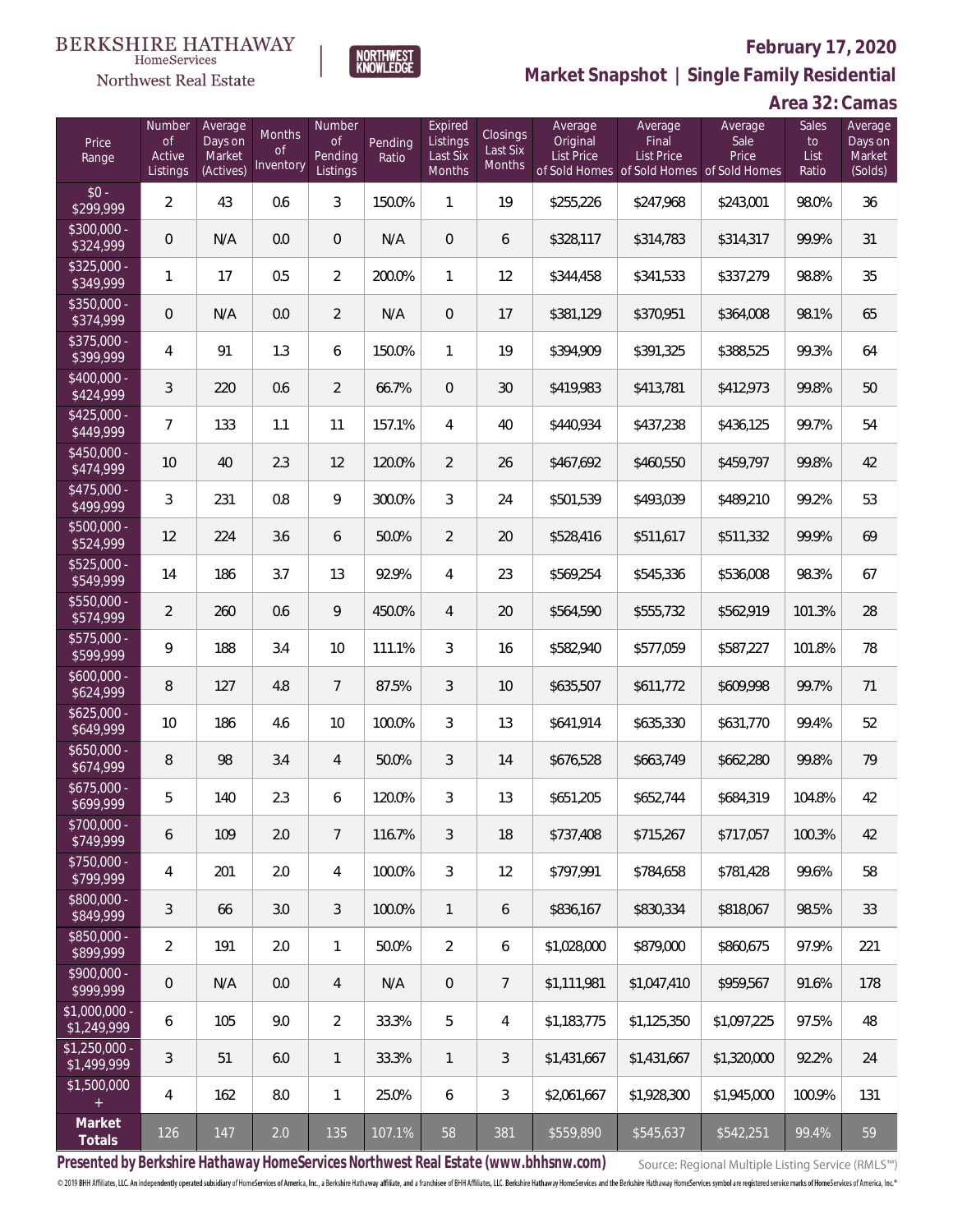

**NORTHWEST**<br>KNOWLEDGE

Northwest Real Estate

**Market Snapshot | Single Family Residential**

# **Area 33: Washougal**

| Price<br>Range            | Number<br>of<br>Active<br>Listings | Average<br>Days on<br>Market<br>(Actives) | Months<br>Οf<br>Inventory | Number<br><b>of</b><br>Pending<br>Listings | Pending<br>Ratio | Expired<br>Listings<br>Last Six<br>Months | Closings<br>Last Six<br>Months | Average<br>Original<br>List Price | Average<br>Final<br>List Price<br>of Sold Homes of Sold Homes of Sold Homes | Average<br>Sale<br>Price | Sales<br>to<br>List<br>Ratio | Average<br>Days on<br>Market<br>(Solds) |
|---------------------------|------------------------------------|-------------------------------------------|---------------------------|--------------------------------------------|------------------|-------------------------------------------|--------------------------------|-----------------------------------|-----------------------------------------------------------------------------|--------------------------|------------------------------|-----------------------------------------|
| $$0 -$<br>\$249,999       | 1                                  | 11                                        | 1.5                       | $\overline{2}$                             | 200.0%           | $\overline{0}$                            | $\overline{4}$                 | \$252,250                         | \$226,052                                                                   | \$219,125                | 96.9%                        | 98                                      |
| $$250,000 -$<br>\$274,999 | 0                                  | N/A                                       | 0.0                       | $\overline{0}$                             | N/A              | $\overline{0}$                            | $7\phantom{.0}$                | \$268,743                         | \$263,871                                                                   | \$260,200                | 98.6%                        | 11                                      |
| $$275,000 -$<br>\$299,999 | $\mathbf{1}$                       | 3                                         | 0.5                       | $\overline{2}$                             | 200.0%           | $\overline{0}$                            | 13                             | \$300,054                         | \$293,038                                                                   | \$290,154                | 99.0%                        | 46                                      |
| $$300,000 -$<br>\$324,999 | 5                                  | 96                                        | 1.4                       | 5                                          | 100.0%           | $\overline{0}$                            | 21                             | \$321,324                         | \$315,419                                                                   | \$312,462                | 99.1%                        | 56                                      |
| $$325,000 -$<br>\$349,999 | $\overline{0}$                     | N/A                                       | 0.0                       | $\mathbf{1}$                               | N/A              | $\overline{2}$                            | 12                             | \$351,742                         | \$342,433                                                                   | \$337,098                | 98.4%                        | 35                                      |
| $$350,000 -$<br>\$374,999 | 0                                  | N/A                                       | 0.0                       | 4                                          | N/A              | $\overline{2}$                            | 17                             | \$367,682                         | \$357,735                                                                   | \$357,490                | 99.9%                        | 71                                      |
| $$375,000 -$<br>\$399,999 | $\overline{0}$                     | N/A                                       | 0.0                       | 9                                          | N/A              | $\mathbf{1}$                              | 19                             | \$397,353                         | \$388,589                                                                   | \$386,132                | 99.4%                        | 35                                      |
| $$400,000 -$<br>\$424,999 | $\mathbf{1}$                       | 47                                        | 0.7                       | $\mathbf{1}$                               | 100.0%           | 3                                         | 9                              | \$437,383                         | \$417,433                                                                   | \$411,044                | 98.5%                        | 48                                      |
| $$425,000 -$<br>\$449,999 | 1                                  | 143                                       | 0.5                       | $\mathfrak{Z}$                             | 300.0%           | 3                                         | 13                             | \$454,931                         | \$445,192                                                                   | \$438,962                | 98.6%                        | 61                                      |
| $$450,000 -$<br>\$474,999 | $\mathbf{1}$                       | 130                                       | 0.5                       | $\overline{0}$                             | 0.0%             | $\mathbf{1}$                              | 13                             | \$482,623                         | \$467,985                                                                   | \$459,104                | 98.1%                        | 61                                      |
| $$475,000 -$<br>\$499,999 | $\overline{2}$                     | 154                                       | 2.0                       | $\overline{2}$                             | 100.0%           | $\mathfrak{Z}$                            | 6                              | \$494,783                         | \$490,367                                                                   | \$482,400                | 98.4%                        | 54                                      |
| $$500,000 -$<br>\$524,999 | $\mathbf{1}$                       | 56                                        | 1.5                       | $\mathbf{1}$                               | 100.0%           | $\overline{2}$                            | $\overline{4}$                 | \$522,450                         | \$513,700                                                                   | \$512,725                | 99.8%                        | 40                                      |
| $$525,000 -$<br>\$549,999 | $\overline{2}$                     | $\overline{4}$                            | 1.3                       | $\mathbf{1}$                               | 50.0%            | $\mathfrak{Z}$                            | 9                              | \$572,867                         | \$550,089                                                                   | \$538,333                | 97.9%                        | 99                                      |
| $$550,000 -$<br>\$574,999 | $\overline{2}$                     | 60                                        | 3.0                       | $\mathbf{1}$                               | 50.0%            | $\overline{0}$                            | $\overline{4}$                 | \$574,875                         | \$574,875                                                                   | \$562,060                | 97.8%                        | 53                                      |
| $$575,000 -$<br>\$599,999 | $\mathbf{1}$                       | 11                                        | 3.0                       | $\mathfrak{Z}$                             | 300.0%           | $\mathbf{1}$                              | $\overline{2}$                 | \$644,500                         | \$602,500                                                                   | \$587,500                | 97.5%                        | 119                                     |
| $$600,000 -$<br>\$624,999 | 0                                  | N/A                                       | 0.0                       | $\overline{0}$                             | N/A              | $\overline{0}$                            | 3                              | \$663,267                         | \$614,667                                                                   | \$606,333                | 98.6%                        | 67                                      |
| $$625,000 -$<br>\$649,999 | 3                                  | 60                                        | 6.0                       | $\overline{2}$                             | 66.7%            | $\overline{2}$                            | 3                              | \$661,300                         | \$646,267                                                                   | \$637,667                | 98.7%                        | 58                                      |
| $$650,000 -$<br>\$699,999 | $\overline{2}$                     | 247                                       | 2.0                       | $\overline{2}$                             | 100.0%           | $\overline{0}$                            | 6                              | \$732,300                         | \$682,942                                                                   | \$666,558                | 97.6%                        | 118                                     |
| $$700,000 -$<br>\$749,999 | $\overline{2}$                     | 29                                        | 12.0                      | $\mathbf 0$                                | 0.0%             | $\overline{2}$                            | 1                              | \$725,000                         | \$725,000                                                                   | \$725,000                | 100.0%                       | 4                                       |
| $$750,000 -$<br>\$799,999 | $\overline{2}$                     | 158                                       | N/A                       | $\overline{0}$                             | 0.0%             | $\overline{0}$                            | $\mathsf{O}\xspace$            | N/A                               | N/A                                                                         | N/A                      | N/A                          | N/A                                     |
| $$800,000 -$<br>\$849,999 | 1                                  | 579                                       | 2.0                       | $\mathbf{1}$                               | 100.0%           | $\mathbf 0$                               | 3                              | \$898,333                         | \$898,333                                                                   | \$816,667                | 90.9%                        | 86                                      |
| $$850,000 -$<br>\$899,999 | 1                                  | 76                                        | 6.0                       | $\overline{0}$                             | 0.0%             | $\mathbf{1}$                              | 1                              | \$869,500                         | \$869,500                                                                   | \$850,000                | 97.8%                        | 19                                      |
| $$900,000 -$<br>\$949,999 | $\overline{2}$                     | 26                                        | 12.0                      | $\mathbf 0$                                | 0.0%             | $\mathbf 0$                               | 1                              | \$919,900                         | \$919,900                                                                   | \$930,000                | 101.1%                       | 5                                       |
| $$950.000 -$<br>\$999,999 | 1                                  | 26                                        | N/A                       | $\mathbf{1}$                               | 100.0%           | $\mathbf{1}$                              | 0                              | N/A                               | N/A                                                                         | N/A                      | N/A                          | N/A                                     |
| \$1,000,000<br>$+$        | 3                                  | 28                                        | N/A                       | $\mathbf{1}$                               | 33.3%            | $\overline{2}$                            | $\mathbf 0$                    | N/A                               | N/A                                                                         | N/A                      | N/A                          | N/A                                     |
| Market<br>Totals          | 35                                 | 91                                        | $1.2$                     | 42                                         | 120.0%           | 29                                        | 171                            | \$438,972                         | \$426,484                                                                   | \$419,677                | 98.4%                        | 57                                      |

**Presented by Berkshire Hathaway HomeServices Northwest Real Estate (www.bhhsnw.com)**

Source: Regional Multiple Listing Service (RMLS™)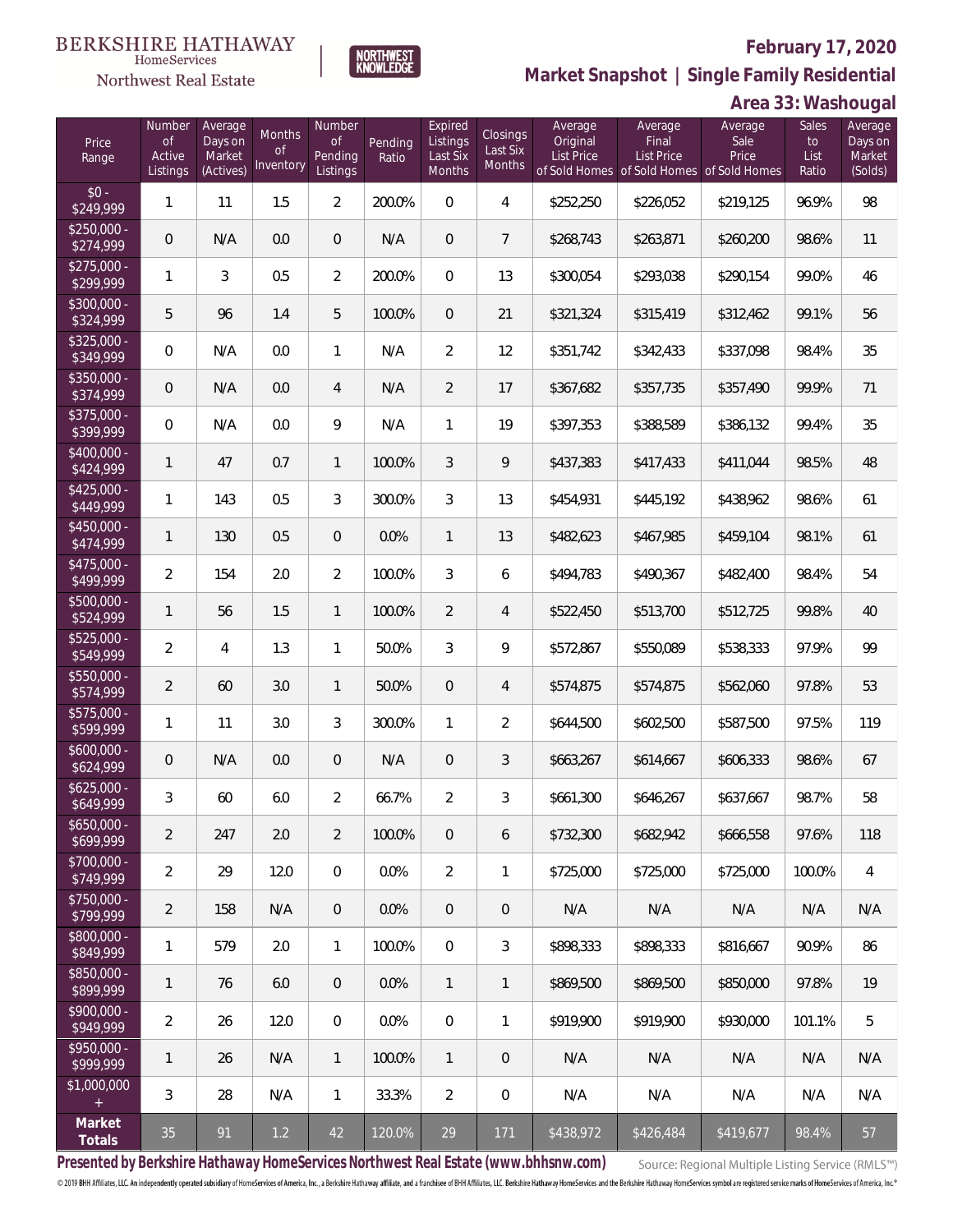#### **BERKSHIRE HATHAWAY**  $\label{lem:sevices} \textsc{Home} \textsc{Service} \textsc{s}$

Northwest Real Estate



### **February 17, 2020**

**Market Snapshot | Single Family Residential**

|                           |                                           |                                           |                                  |                                     |                  |                                           |                                       |                                          | Areas 41 - 44: Felida, Salmon Creek                                                |                          |                              |                                         |
|---------------------------|-------------------------------------------|-------------------------------------------|----------------------------------|-------------------------------------|------------------|-------------------------------------------|---------------------------------------|------------------------------------------|------------------------------------------------------------------------------------|--------------------------|------------------------------|-----------------------------------------|
| Price<br>Range            | Number<br><b>of</b><br>Active<br>Listings | Average<br>Days on<br>Market<br>(Actives) | Months<br><b>of</b><br>Inventory | Number<br>of<br>Pending<br>Listings | Pending<br>Ratio | Expired<br>Listings<br>Last Six<br>Months | <b>Closings</b><br>Last Six<br>Months | Average<br>Original<br><b>List Price</b> | Average<br>Final<br><b>List Price</b><br>of Sold Homes of Sold Homes of Sold Homes | Average<br>Sale<br>Price | Sales<br>to<br>List<br>Ratio | Average<br>Days on<br>Market<br>(Solds) |
| $$0 -$<br>\$274,999       | $\mathbf 0$                               | N/A                                       | 0.0                              | 5                                   | N/A              | $\mathbf 0$                               | 16                                    | \$262,475                                | \$260,919                                                                          | \$255,402                | 97.9%                        | 48                                      |
| $$275,000 -$<br>\$299,999 | 5                                         | 54                                        | 1.1                              | $\overline{7}$                      | 140.0%           | $\mathfrak{Z}$                            | 27                                    | \$287,392                                | \$285,018                                                                          | \$285,507                | 100.2%                       | 28                                      |
| \$300,000 -<br>\$324,999  | 1                                         | $\overline{7}$                            | 0.1                              | 16                                  | 1,600.0%         | 5                                         | 47                                    | \$319,321                                | \$315,967                                                                          | \$314,141                | 99.4%                        | 30                                      |
| $$325,000 -$<br>\$349,999 | $\overline{7}$                            | 84                                        | 0.5                              | 21                                  | 300.0%           | 10                                        | 91                                    | \$343,313                                | \$339,774                                                                          | \$337,933                | 99.5%                        | 56                                      |
| \$350,000 -<br>\$374,999  | 5                                         | 134                                       | 0.4                              | 24                                  | 480.0%           | 5                                         | 80                                    | \$367,707                                | \$362,091                                                                          | \$362,525                | 100.1%                       | 38                                      |
| \$375,000 -<br>\$399,999  | 17                                        | 156                                       | 1.3                              | 31                                  | 182.4%           | $\overline{4}$                            | 79                                    | \$393,132                                | \$386,892                                                                          | \$385,994                | 99.8%                        | 37                                      |
| $$400,000 -$<br>\$424,999 | $\overline{7}$                            | 102                                       | 1.0                              | 15                                  | 214.3%           | $\overline{2}$                            | 43                                    | \$417,207                                | \$411,363                                                                          | \$412,361                | 100.2%                       | 40                                      |
| $$425,000 -$<br>\$449,999 | 16                                        | 87                                        | 1.9                              | 19                                  | 118.8%           | $\mathfrak{Z}$                            | 51                                    | \$441,151                                | \$435,514                                                                          | \$435,822                | 100.1%                       | 40                                      |
| $$450,000 -$<br>\$474,999 | 10                                        | 53                                        | 1.3                              | 17                                  | 170.0%           | 6                                         | 48                                    | \$462,781                                | \$461,130                                                                          | \$460,806                | 99.9%                        | 59                                      |
| $$475,000 -$<br>\$499,999 | $\overline{7}$                            | 31                                        | 1.2                              | 8                                   | 114.3%           | $\overline{7}$                            | 35                                    | \$501,668                                | \$489,243                                                                          | \$488,599                | 99.9%                        | 46                                      |
| \$500,000 -<br>\$524,999  | 6                                         | 72                                        | 1.6                              | 9                                   | 150.0%           | $\overline{2}$                            | 23                                    | \$533,924                                | \$524,133                                                                          | \$512,995                | 97.9%                        | 63                                      |
| $$525,000 -$<br>\$549,999 | 11                                        | 83                                        | 1.9                              | 10                                  | 90.9%            | 9                                         | 35                                    | \$551,230                                | \$541,577                                                                          | \$535,610                | 98.9%                        | 59                                      |
| $$550,000 -$<br>\$574,999 | 13                                        | 50                                        | 3.3                              | 4                                   | 30.8%            | $\overline{2}$                            | 24                                    | \$571,508                                | \$562,908                                                                          | \$560,680                | 99.6%                        | 49                                      |
| \$575,000 -<br>\$599,999  | 5                                         | 147                                       | 3.3                              | $\overline{7}$                      | 140.0%           | $\overline{0}$                            | 9                                     | \$596,540                                | \$586,133                                                                          | \$582,018                | 99.3%                        | 82                                      |
| $$600,000 -$<br>\$624,999 | $\overline{2}$                            | 51                                        | 1.1                              | 6                                   | 300.0%           | $\mathfrak{Z}$                            | 11                                    | \$622,118                                | \$628,950                                                                          | \$613,168                | 97.5%                        | 55                                      |
| $$625,000 -$<br>\$649,999 | 7                                         | 133                                       | 3.0                              | $\overline{2}$                      | 28.6%            | $\overline{2}$                            | 14                                    | \$654,479                                | \$645,980                                                                          | \$635,673                | 98.4%                        | 46                                      |
| \$650,000<br>\$674,999    | 2                                         | 61                                        | 2.0                              | 4                                   | 200.0%           | $\mathbf{0}$                              | 6                                     | \$666,450                                | \$664,467                                                                          | \$657,000                | 98.9%                        | 84                                      |
| $$675,000 -$<br>\$699,999 | 4                                         | 84                                        | 2.7                              | $\overline{2}$                      | 50.0%            | 3                                         | 9                                     | \$710,333                                | \$691,633                                                                          | \$686,388                | 99.2%                        | 74                                      |
| $$700,000 -$<br>\$749,999 | 11                                        | 106                                       | 6.6                              | 4                                   | 36.4%            | $\overline{2}$                            | 10                                    | \$770,438                                | \$741,079                                                                          | \$726.794                | 98.1%                        | 71                                      |
| \$750,000 -<br>\$799,999  | 6                                         | 133                                       | 4.0                              | $\overline{0}$                      | 0.0%             | $\overline{2}$                            | $\mathsf{Q}$                          | \$800,544                                | \$786,936                                                                          | \$772,700                | 98.2%                        | 59                                      |
| \$800,000 -<br>\$849,999  | 3                                         | 66                                        | 4.5                              | $\overline{2}$                      | 66.7%            | $\mathbf 0$                               | 4                                     | \$832,410                                | \$829,366                                                                          | \$822,116                | 99.1%                        | 67                                      |
| \$850,000 -<br>\$899,999  | 0                                         | N/A                                       | 0.0                              | $\overline{2}$                      | N/A              | $\mathbf{0}$                              | $\overline{2}$                        | \$1,257,500                              | \$969,000                                                                          | \$874,750                | 90.3%                        | 272                                     |
| $$900,000 -$<br>\$949,999 | $\overline{2}$                            | 150                                       | N/A                              | $\mathbf{1}$                        | 50.0%            | $\overline{0}$                            | $\boldsymbol{0}$                      | N/A                                      | N/A                                                                                | N/A                      | N/A                          | N/A                                     |
| $$950,000 -$<br>\$999,999 | 0                                         | N/A                                       | N/A                              | $\theta$                            | N/A              | $\mathbf{0}$                              | $\mathbf{0}$                          | N/A                                      | N/A                                                                                | N/A                      | N/A                          | N/A                                     |
| \$1,000,000<br>$+$        | 7                                         | 192                                       | 14.0                             | $\overline{2}$                      | 28.6%            | 3                                         | $\mathfrak{Z}$                        | \$1,563,333                              | \$1,546,667                                                                        | \$1,400,000              | 90.5%                        | 135                                     |
| Market<br>Totals          | 154                                       | 98                                        | 1.4                              | 218                                 | 141.6%           | 73                                        | 676                                   | \$445,848                                | \$438,886                                                                          | \$435,575                | 99.2%                        | 48                                      |

**Presented by Berkshire Hathaway HomeServices Northwest Real Estate (www.bhhsnw.com)**

Source: Regional Multiple Listing Service (RMLS™)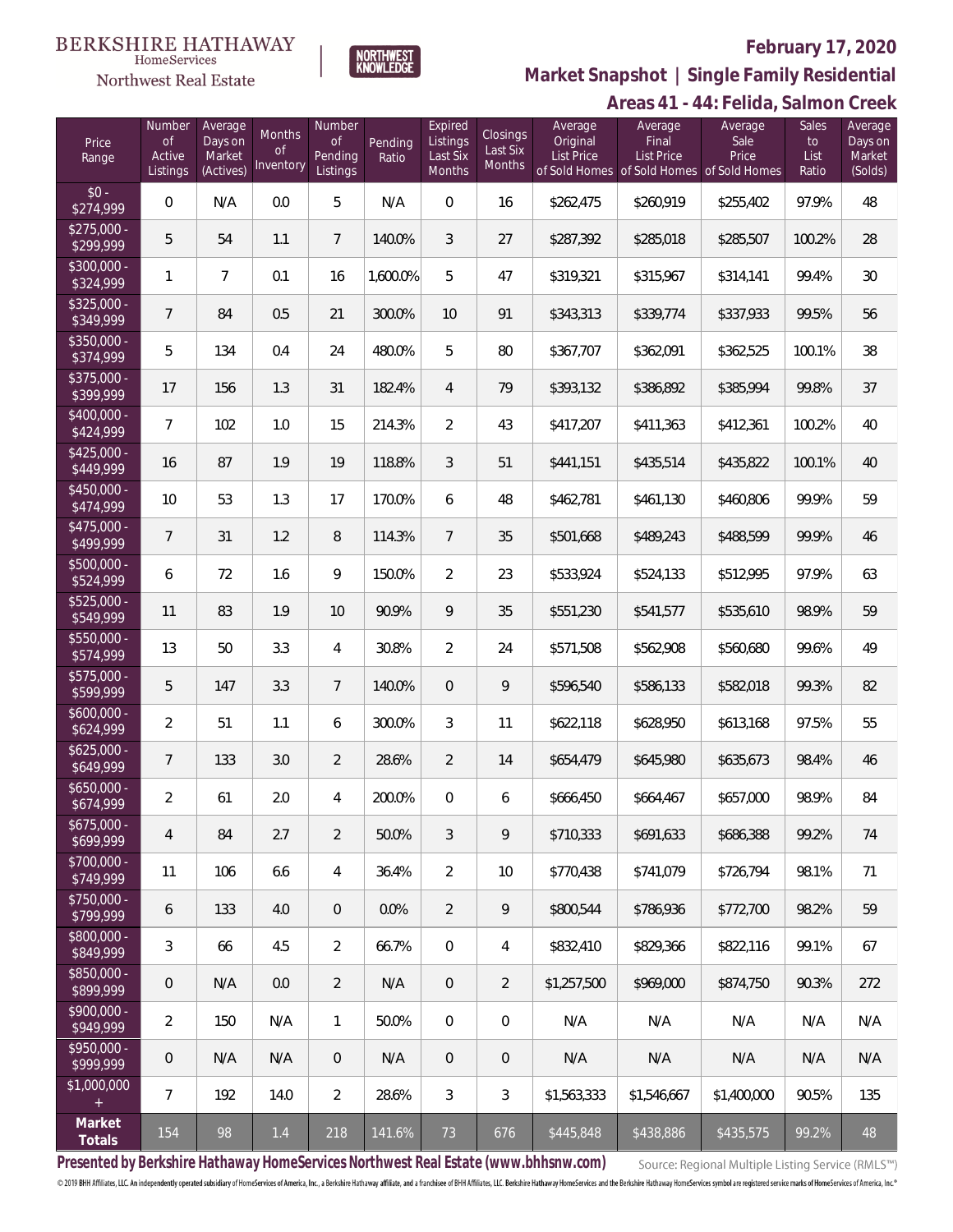

 $\label{lem:sevices} \textsc{Home} \textsc{Service} \textsc{s}$ 

**Market Snapshot | Single Family Residential**

# **Areas 50 - 52: Ridgefield**

| Price<br>Range                    | Number<br><b>of</b><br>Active<br>Listings | Average<br>Days on<br>Market<br>(Actives) | Months<br><sub>of</sub><br>Inventory | Number<br>of<br>Pending<br>Listings | Pending<br>Ratio | Expired<br>Listings<br>Last Six<br>Months | <b>Closings</b><br>Last Six<br>Months | Average<br>Original<br><b>List Price</b> | Average<br>Final<br><b>List Price</b><br>of Sold Homes of Sold Homes | Average<br>Sale<br>Price<br>of Sold Homes | 02. 090. . 0. 0.<br>Sales<br>to<br>List<br>Ratio | Average<br>Days on<br>Market<br>(Solds) |
|-----------------------------------|-------------------------------------------|-------------------------------------------|--------------------------------------|-------------------------------------|------------------|-------------------------------------------|---------------------------------------|------------------------------------------|----------------------------------------------------------------------|-------------------------------------------|--------------------------------------------------|-----------------------------------------|
| $$0 -$<br>\$299,999               | $\overline{2}$                            | 79                                        | 0.7                                  | 5                                   | 250.0%           | $\overline{2}$                            | 17                                    | \$271,682                                | \$266,664                                                            | \$263,071                                 | 98.7%                                            | 26                                      |
| $$300,000 -$<br>\$324,999         | 3                                         | 47                                        | 2.6                                  | $\sqrt{3}$                          | 100.0%           | $\boldsymbol{0}$                          | 7                                     | \$326,969                                | \$321,112                                                            | \$315,221                                 | 98.2%                                            | 57                                      |
| $$325,000 -$<br>\$349,999         | 3                                         | 43                                        | 0.9                                  | 8                                   | 266.7%           | $\mathbf{1}$                              | 19                                    | \$338,756                                | \$335,919                                                            | \$334,958                                 | 99.7%                                            | 45                                      |
| \$350,000 -<br>\$374,999          | $\overline{2}$                            | 101                                       | 1.5                                  | $\sqrt{3}$                          | 150.0%           | $\overline{2}$                            | $\, 8$                                | \$367,236                                | \$361,486                                                            | \$365,194                                 | 101.0%                                           | 40                                      |
| \$375,000 -<br>\$399,999          | 20                                        | 69                                        | 4.6                                  | 6                                   | 30.0%            | $\overline{2}$                            | 26                                    | \$400,802                                | \$389,541                                                            | \$387,585                                 | 99.5%                                            | 52                                      |
| $$400,000 -$<br>$\sqrt{$424,999}$ | 6                                         | 47                                        | 1.4                                  | $\overline{4}$                      | 66.7%            | $\mathfrak{Z}$                            | 26                                    | \$421,580                                | \$413,316                                                            | \$411,949                                 | 99.7%                                            | 49                                      |
| $$425,000 -$<br>\$449,999         | 13                                        | 56                                        | 3.3                                  | 10                                  | 76.9%            | 3                                         | 24                                    | \$438,152                                | \$435,998                                                            | \$435,516                                 | 99.9%                                            | 39                                      |
| $$450,000 -$<br>\$474,999         | 17                                        | 70                                        | 4.4                                  | 10                                  | 58.8%            | $\boldsymbol{0}$                          | 23                                    | \$472,406                                | \$460,941                                                            | \$457,182                                 | 99.2%                                            | 76                                      |
| $$475,000 -$<br>\$499,999         | 20                                        | 139                                       | 6.7                                  | 4                                   | 20.0%            | 3                                         | 18                                    | \$498,475                                | \$491,300                                                            | \$487,797                                 | 99.3%                                            | 88                                      |
| $$500,000 -$<br>\$524,999         | 9                                         | 114                                       | 3.9                                  | 5                                   | 55.6%            | $\boldsymbol{0}$                          | 14                                    | \$517,944                                | \$510,873                                                            | \$512,098                                 | 100.2%                                           | 36                                      |
| \$525,000 -<br>\$549,999          | 8                                         | 80                                        | 4.4                                  | $\overline{7}$                      | 87.5%            | 3                                         | 11                                    | \$539,996                                | \$538,816                                                            | \$535,059                                 | 99.3%                                            | 44                                      |
| \$550,000 -<br>\$574,999          | 10                                        | 123                                       | 4.6                                  | 10                                  | 100.0%           | $7\overline{ }$                           | 13                                    | \$584,988                                | \$571,852                                                            | \$563,524                                 | 98.5%                                            | 34                                      |
| \$575,000 -<br>\$599,999          | $\overline{4}$                            | 81                                        | 3.0                                  | 10                                  | 250.0%           | $\mathbf{1}$                              | 8                                     | \$591,353                                | \$589,360                                                            | \$585,673                                 | 99.4%                                            | 58                                      |
| $$600,000 -$<br>\$624,999         | $\mathbf{1}$                              | 196                                       | 0.9                                  | 3                                   | 300.0%           | $\boldsymbol{0}$                          | 7                                     | \$637,083                                | \$620,411                                                            | \$611,890                                 | 98.6%                                            | 38                                      |
| $$625,000 -$<br>\$649,999         | 6                                         | 47                                        | 7.2                                  | 6                                   | 100.0%           | $\overline{2}$                            | 5                                     | \$622,268                                | \$639,406                                                            | \$634,406                                 | 99.2%                                            | 40                                      |
| $$650,000 -$<br>\$674,999         | $\overline{4}$                            | 149                                       | 8.0                                  | $\mathbf{1}$                        | 25.0%            | $\mathbf{1}$                              | 3                                     | \$685,193                                | \$673,526                                                            | \$666,193                                 | 98.9%                                            | 41                                      |
| $$675,000 -$<br>\$699,999         | $\overline{2}$                            | 168                                       | 3.0                                  | $\overline{2}$                      | 100.0%           | $\overline{2}$                            | 4                                     | \$709,701                                | \$690,072                                                            | \$679,497                                 | 98.5%                                            | 58                                      |
| \$700,000 -<br>\$749,999          | 1                                         | 185                                       | 1.2                                  | $\mathbf{1}$                        | 100.0%           | $\overline{2}$                            | 5                                     | \$741,800                                | \$721,800                                                            | \$722,600                                 | 100.1%                                           | 30                                      |
| \$750,000 -<br>\$799,999          | 5                                         | 165                                       | 7.5                                  | $\mathbf{1}$                        | 20.0%            | 3                                         | $\overline{4}$                        | \$806,150                                | \$785,950                                                            | \$777,350                                 | 98.9%                                            | 224                                     |
| \$800,000 -<br>\$849,999          | 3                                         | 112                                       | 9.0                                  | $\overline{0}$                      | $0.0\%$          | $\overline{2}$                            | $\overline{2}$                        | \$864,085                                | \$849,085                                                            | \$828,585                                 | 97.6%                                            | 53                                      |
| $$850,000 -$<br>\$899,999         | $\overline{2}$                            | 181                                       | 6.0                                  | $\mathbf 0$                         | $0.0\%$          | $\mathbf{1}$                              | $\overline{a}$                        | \$872,500                                | \$872,500                                                            | \$872,500                                 | 100.0%                                           | 9                                       |
| $$900,000 -$<br>\$999,999         | 3                                         | 36                                        | 6.0                                  | $\boldsymbol{0}$                    | 0.0%             | $\overline{2}$                            | 3                                     | \$958,933                                | \$958,933                                                            | \$942,267                                 | 98.3%                                            | 21                                      |
| \$1,000,000 -<br>\$1,249,999      | 6                                         | 166                                       | 9.0                                  | $\mathbf 0$                         | 0.0%             | $\overline{2}$                            | $\overline{4}$                        | \$1,140,282                              | \$1,161,273                                                          | \$1,136,273                               | 97.8%                                            | 55                                      |
| $$1,250,000$ -<br>\$1,499,999     | 8                                         | 213                                       | 24.0                                 | $\mathbf{1}$                        | 12.5%            | $\mathbf{1}$                              | $\overline{2}$                        | \$1,597,500                              | \$1,535,000                                                          | \$1,405,000                               | 91.5%                                            | 62                                      |
| \$1,500,000<br>$^{+}$             | $\overline{4}$                            | 305                                       | N/A                                  | $\overline{0}$                      | 0.0%             | $\mathbf 0$                               | $\mathbf 0$                           | N/A                                      | N/A                                                                  | N/A                                       | N/A                                              | N/A                                     |
| Market<br>Totals                  | 162                                       | 107                                       | 3.8                                  | 100                                 | 61.7%            | 45                                        | 255                                   | \$498,231                                | \$490,884                                                            | \$486,450                                 | 99.1%                                            | 52                                      |

**Presented by Berkshire Hathaway HomeServices Northwest Real Estate (www.bhhsnw.com)**

Source: Regional Multiple Listing Service (RMLS™)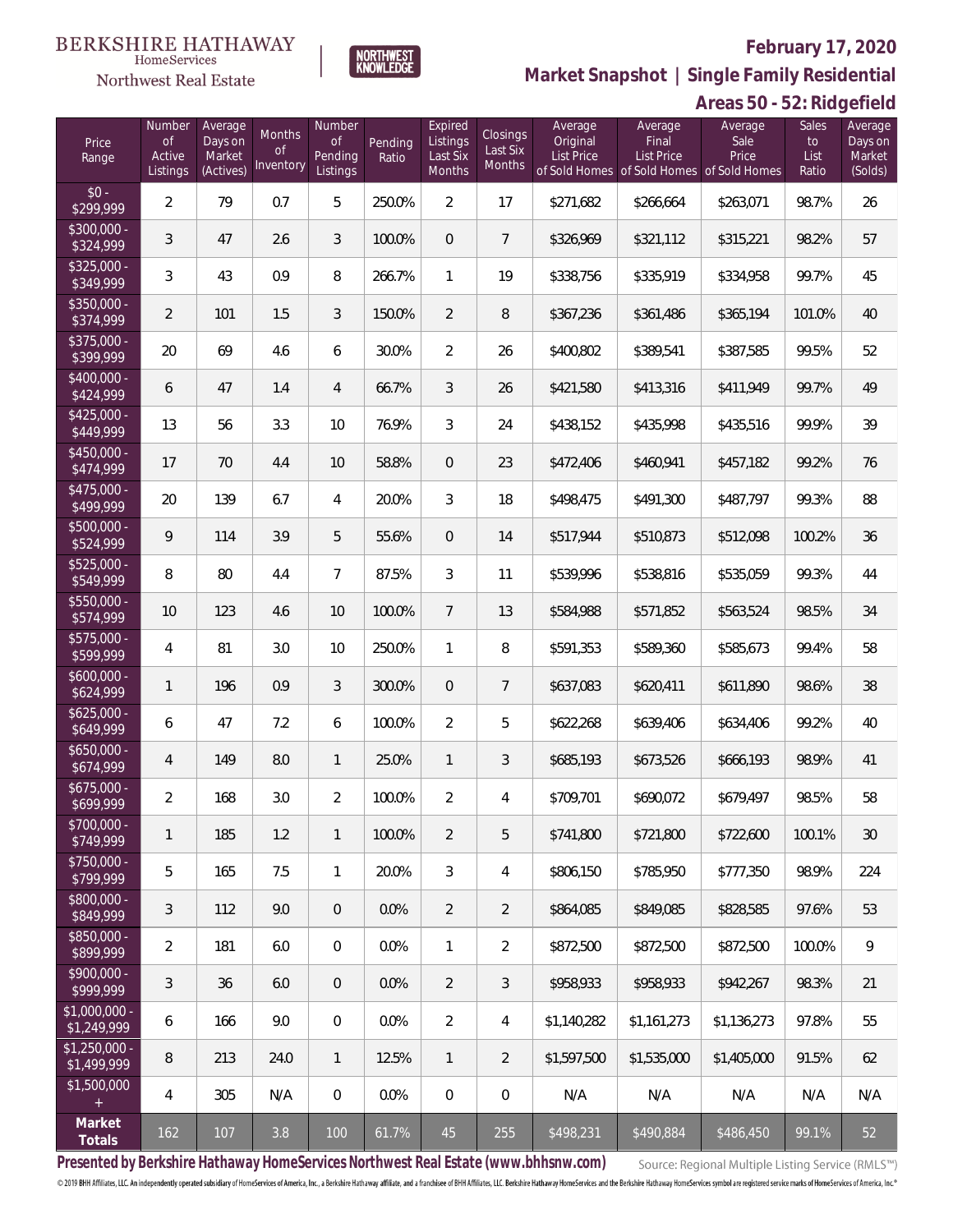

 $\label{lem:sevices} \textsc{Home} \textsc{Service} \textsc{s}$ 

**Market Snapshot | Single Family Residential**

# **Area 61: Battle Ground**

| Price<br>Range            | Number<br>of<br>Active<br>Listings | Average<br>Days on<br>Market<br>(Actives) | Months<br>0f<br>Inventory | Number<br><b>of</b><br>Pending<br>Listings | Pending<br>Ratio | Expired<br>Listings<br>Last Six<br><b>Months</b> | <b>Closings</b><br>Last Six<br>Months | Average<br>Original<br><b>List Price</b> | Average<br>Final<br>List Price<br>of Sold Homes of Sold Homes | Average<br>Sale<br>Price<br>of Sold Homes | Sales<br>to<br>List<br>Ratio | Average<br>Days on<br>Market<br>(Solds) |
|---------------------------|------------------------------------|-------------------------------------------|---------------------------|--------------------------------------------|------------------|--------------------------------------------------|---------------------------------------|------------------------------------------|---------------------------------------------------------------|-------------------------------------------|------------------------------|-----------------------------------------|
| $$0 -$<br>\$274,999       | 0                                  | N/A                                       | 0.0                       | 3                                          | N/A              | $\overline{0}$                                   | 9                                     | \$269,944                                | \$259,911                                                     | \$242,400                                 | 93.3%                        | 37                                      |
| $$275,000 -$<br>\$299,999 | 1                                  | 3                                         | 0.4                       | 2                                          | 200.0%           | $\overline{0}$                                   | 16                                    | \$296,988                                | \$292,313                                                     | \$292,194                                 | 100.0%                       | 24                                      |
| \$300,000 -<br>\$324,999  | 1                                  | 115                                       | 0.1                       | 9                                          | 900.0%           | $\overline{2}$                                   | 52                                    | \$316,306                                | \$310,812                                                     | \$310,713                                 | 100.0%                       | 30                                      |
| $$325,000 -$<br>\$349,999 | $\mathfrak{Z}$                     | 29                                        | 0.4                       | 3                                          | 100.0%           | 3                                                | 41                                    | \$351,395                                | \$338,895                                                     | \$336,746                                 | 99.4%                        | 48                                      |
| \$350,000 -<br>\$374,999  | $\overline{7}$                     | 103                                       | 1.1                       | 15                                         | 214.3%           | 3                                                | 37                                    | \$362,517                                | \$359,673                                                     | \$360,166                                 | 100.1%                       | 36                                      |
| $$375,000 -$<br>\$399,999 | 10                                 | 108                                       | 2.3                       | 14                                         | 140.0%           | 6                                                | 26                                    | \$394,406                                | \$388,737                                                     | \$387,834                                 | 99.8%                        | 45                                      |
| \$400,000 -<br>\$424,999  | 16                                 | 95                                        | 3.1                       | 8                                          | 50.0%            | 1                                                | 31                                    | \$422,083                                | \$418,990                                                     | \$413,580                                 | 98.7%                        | 61                                      |
| $$425,000 -$<br>\$449,999 | 11                                 | 120                                       | 4.4                       | $7^{\circ}$                                | 63.6%            | $\overline{2}$                                   | 15                                    | \$452,223                                | \$440,503                                                     | \$439,850                                 | 99.9%                        | 70                                      |
| \$450,000 -<br>\$474,999  | $\overline{2}$                     | 94                                        | 1.5                       | $\overline{2}$                             | 100.0%           | 3                                                | 8                                     | \$469,788                                | \$460,650                                                     | \$458,496                                 | 99.5%                        | 46                                      |
| \$475,000 -<br>\$499,999  | 5                                  | 110                                       | 2.1                       | 3                                          | 60.0%            | $\overline{2}$                                   | 14                                    | \$504,821                                | \$492,536                                                     | \$490,584                                 | 99.6%                        | 41                                      |
| \$500,000 -<br>\$524,999  | 1                                  | 39                                        | 0.9                       | $\overline{0}$                             | 0.0%             | 3                                                | $\overline{7}$                        | \$530,578                                | \$515,071                                                     | \$508,538                                 | 98.7%                        | 138                                     |
| \$525,000 -<br>\$549,999  | 6                                  | 154                                       | 3.3                       | $\overline{2}$                             | 33.3%            | 3                                                | 11                                    | \$552,789                                | \$537,855                                                     | \$531,720                                 | 98.9%                        | 40                                      |
| \$550,000 -<br>\$574,999  | 1                                  | 440                                       | 1.2                       | $\overline{0}$                             | 0.0%             | 1                                                | 5                                     | \$582,270                                | \$574,750                                                     | \$559,790                                 | 97.4%                        | 54                                      |
| $$575,000 -$<br>\$599,999 | 1                                  | 47                                        | 1.0                       | $\mathbf{1}$                               | 100.0%           | $\mathbf{1}$                                     | 6                                     | \$653,267                                | \$602,433                                                     | \$587,700                                 | 97.6%                        | 175                                     |
| $$600,000 -$<br>\$624,999 | $\overline{2}$                     | 67                                        | 3.0                       | $\boldsymbol{0}$                           | 0.0%             | 1                                                | 4                                     | \$636,200                                | \$613,700                                                     | \$605,717                                 | 98.7%                        | 45                                      |
| $$625,000 -$<br>\$649,999 | $\overline{2}$                     | 71                                        | 12.0                      | $\theta$                                   | 0.0%             | $\theta$                                         | 1                                     | \$649,900                                | \$649,900                                                     | \$637,500                                 | 98.1%                        | $\overline{2}$                          |
| $$650,000 -$<br>\$674,999 | 5                                  | 767                                       | 7.5                       | $\mathbf{0}$                               | 0.0%             | 1                                                | 4                                     | \$676,200                                | \$676,200                                                     | \$658,750                                 | 97.4%                        | 45                                      |
| $$675,000 -$<br>\$699,999 | 1                                  | 28                                        | 2.0                       | 2                                          | 200.0%           | 1                                                | 3                                     | \$719,967                                | \$702,967                                                     | \$685.667                                 | 97.5%                        | 42                                      |
| \$700,000 -<br>\$749,999  | 1                                  | 1,139                                     | 2.0                       | $\mathbf{1}$                               | 100.0%           | $\mathbf{1}$                                     | 3                                     | \$731,567                                | \$726.267                                                     | \$713,667                                 | 98.3%                        | 49                                      |
| \$750,000 -<br>\$799,999  | 2                                  | 186                                       | 6.0                       | $\mathbf{1}$                               | 50.0%            | $\mathbf{1}$                                     | $\overline{2}$                        | \$829,450                                | \$786.500                                                     | \$767,500                                 | 97.6%                        | 129                                     |
| \$800,000 -<br>\$849,999  | $\overline{2}$                     | 79                                        | 3.0                       | $\mathbf{0}$                               | 0.0%             | $\mathbf{1}$                                     | 4                                     | \$859,375                                | \$834,600                                                     | \$826,125                                 | 99.0%                        | 94                                      |
| \$850,000 -<br>\$899,999  | $\overline{2}$                     | 105                                       | 4.0                       | $\overline{0}$                             | 0.0%             | 2                                                | 3                                     | \$971,967                                | \$869.617                                                     | \$874,631                                 | 100.6%                       | 331                                     |
| \$900,000 -<br>\$949,999  | 0                                  | N/A                                       | N/A                       | 0                                          | N/A              | $\overline{0}$                                   | 0                                     | N/A                                      | N/A                                                           | N/A                                       | N/A                          | N/A                                     |
| $$950,000 -$<br>\$999,999 | 1                                  | 160                                       | N/A                       | $\overline{0}$                             | 0.0%             | $\overline{0}$                                   | $\overline{0}$                        | N/A                                      | N/A                                                           | N/A                                       | N/A                          | N/A                                     |
| \$1,000,000               | 9                                  | 100                                       | 54.0                      | $\overline{0}$                             | 0.0%             | $\overline{2}$                                   | 1                                     | \$1,050,000                              | \$1,050,000                                                   | \$1,023,000                               | 97.4%                        | $\mathbf 0$                             |
| Market<br>Totals          | 92                                 | 153                                       | 1.8                       | 73                                         | 79.3%            | 40                                               | 303                                   | \$423,564                                | \$413,673                                                     | \$410,227                                 | 99.2%                        | 52                                      |

**Presented by Berkshire Hathaway HomeServices Northwest Real Estate (www.bhhsnw.com)**

Source: Regional Multiple Listing Service (RMLS™)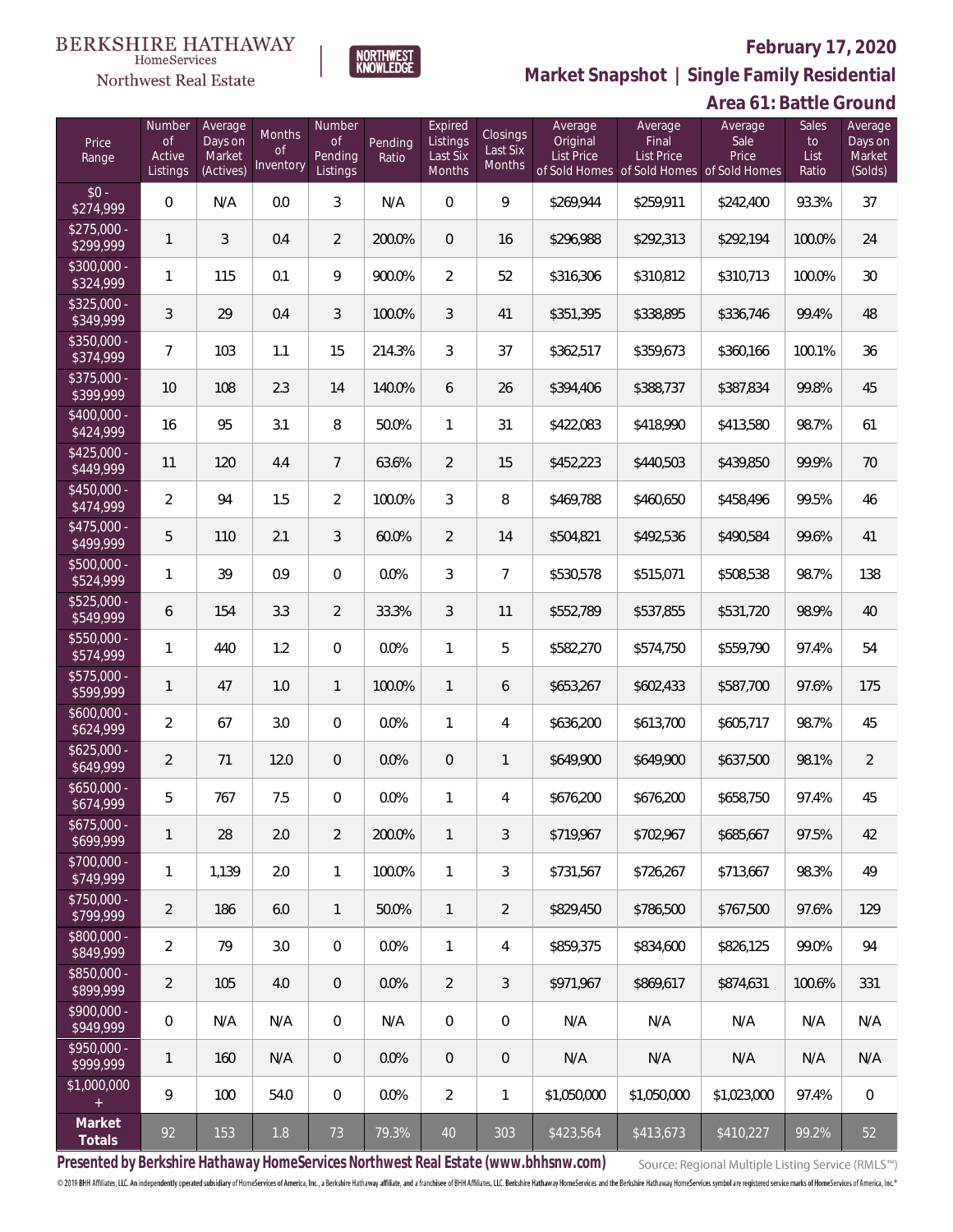# **BERKSHIRE HATHAWAY**



NORTHWEST<br>KNOWLEDGE

# **February 17, 2020**

**Market Snapshot | Single Family Residential**

|                               |                                           |                                           |                                         |                                            |                  |                                           |                                       |                                          |                                                                                    | Area 62: Brush Prairie, Hockinson |                                     |                                         |
|-------------------------------|-------------------------------------------|-------------------------------------------|-----------------------------------------|--------------------------------------------|------------------|-------------------------------------------|---------------------------------------|------------------------------------------|------------------------------------------------------------------------------------|-----------------------------------|-------------------------------------|-----------------------------------------|
| Price<br>Range                | Number<br><b>of</b><br>Active<br>Listings | Average<br>Days on<br>Market<br>(Actives) | <b>Months</b><br><b>of</b><br>Inventory | Number<br><b>of</b><br>Pending<br>Listings | Pending<br>Ratio | Expired<br>Listings<br>Last Six<br>Months | <b>Closings</b><br>Last Six<br>Months | Average<br>Original<br><b>List Price</b> | Average<br>Final<br><b>List Price</b><br>of Sold Homes of Sold Homes of Sold Homes | Average<br>Sale<br>Price          | <b>Sales</b><br>to<br>List<br>Ratio | Average<br>Days on<br>Market<br>(Solds) |
| $$0 -$<br>\$274,999           | $\overline{2}$                            | 50                                        | 2.0                                     | $\mathbf 0$                                | 0.0%             | $\mathbf{1}$                              | 6                                     | \$261,367                                | \$260,533                                                                          | \$256,333                         | 98.4%                               | 21                                      |
| $$275,000 -$<br>\$299,999     | $\theta$                                  | N/A                                       | 0.0                                     | 3                                          | N/A              | $\mathbf 0$                               | 6                                     | \$289,100                                | \$284,917                                                                          | \$283,650                         | 99.6%                               | 45                                      |
| \$300,000 -<br>\$324,999      | 1                                         | 3                                         | 0.5                                     | $\overline{2}$                             | 200.0%           | $\mathbf 0$                               | 11                                    | \$322,818                                | \$317,745                                                                          | \$314,218                         | 98.9%                               | 20                                      |
| $$325,000 -$<br>\$349,999     | $\mathbf 0$                               | N/A                                       | 0.0                                     | 10                                         | N/A              | $\mathbf 0$                               | 19                                    | \$342,558                                | \$338,752                                                                          | \$337,232                         | 99.6%                               | 22                                      |
| \$350,000 -<br>\$374,999      | 3                                         | 34                                        | 0.5                                     | 8                                          | 266.7%           | $\overline{2}$                            | 38                                    | \$370,474                                | \$363,212                                                                          | \$362,681                         | 99.9%                               | 61                                      |
| \$375,000 -<br>\$399,999      | 18                                        | 98                                        | 2.9                                     | 25                                         | 138.9%           | 5                                         | 37                                    | \$393,861                                | \$388,053                                                                          | \$389,535                         | 100.4%                              | 43                                      |
| $$400,000 -$<br>\$424,999     | 22                                        | 90                                        | 3.7                                     | 12                                         | 54.5%            | $\overline{2}$                            | 36                                    | \$419,915                                | \$410,394                                                                          | \$411,192                         | 100.2%                              | 48                                      |
| $$425,000 -$<br>\$449,999     | 25                                        | 77                                        | 4.4                                     | 18                                         | 72.0%            | 9                                         | 34                                    | \$438,430                                | \$436,455                                                                          | \$436,439                         | 100.0%                              | 47                                      |
| \$450,000 -<br>\$474,999      | 18                                        | 109                                       | 2.9                                     | 12                                         | 66.7%            | 5                                         | 37                                    | \$467,330                                | \$460,152                                                                          | \$461,943                         | 100.4%                              | 58                                      |
| \$475,000 -<br>\$499,999      | 21                                        | 159                                       | 4.3                                     | 9                                          | 42.9%            | $\mathfrak{Z}$                            | 29                                    | \$495,681                                | \$486,458                                                                          | \$486,055                         | 99.9%                               | 56                                      |
| \$500,000 -<br>\$524,999      | $\overline{7}$                            | 99                                        | 2.8                                     | 5                                          | 71.4%            | $\overline{2}$                            | 15                                    | \$530,825                                | \$520,813                                                                          | \$513,433                         | 98.6%                               | 54                                      |
| \$525,000 -<br>\$549,999      | 4                                         | 169                                       | 1.0                                     | $\overline{7}$                             | 175.0%           | 5                                         | 25                                    | \$544,633                                | \$534,374                                                                          | \$534,163                         | 100.0%                              | 54                                      |
| \$550,000 -<br>\$574,999      | $\overline{7}$                            | 189                                       | 8.4                                     | $\overline{2}$                             | 28.6%            | $\mathbf 0$                               | 5                                     | \$569,940                                | \$568,820                                                                          | \$562,660                         | 98.9%                               | 16                                      |
| \$575,000 -<br>\$599,999      | 9                                         | 143                                       | 3.9                                     | $\mathfrak{Z}$                             | 33.3%            | $\mathbf{1}$                              | 14                                    | \$627,329                                | \$596,964                                                                          | \$588,164                         | 98.5%                               | 101                                     |
| \$600,000 -<br>\$624,999      | 1                                         | $\mathfrak{Z}$                            | 0.8                                     | 3                                          | 300.0%           | $\mathbf{1}$                              | 8                                     | \$630,388                                | \$614,361                                                                          | \$610,886                         | 99.4%                               | 34                                      |
| $$625,000 -$<br>\$649,999     | 6                                         | 179                                       | 5.1                                     | 5                                          | 83.3%            | $\overline{2}$                            | $\overline{7}$                        | \$622,486                                | \$631,762                                                                          | \$630,944                         | 99.9%                               | 62                                      |
| \$650,000<br>\$674,999        | 1                                         | 287                                       | 1.0                                     | 3                                          | 300.0%           | $\overline{0}$                            | 6                                     | \$713,967                                | \$667,283                                                                          | \$663,383                         | 99.4%                               | 104                                     |
| $$675,000 -$<br>\$699,999     | 3                                         | 98                                        | 3.6                                     | 3                                          | 100.0%           | $\overline{2}$                            | 5                                     | \$725,577                                | \$689,577                                                                          | \$691,937                         | 100.3%                              | 33                                      |
| \$700,000 -<br>\$749,999      | 5                                         | 78                                        | 3.3                                     | $\mathbf{1}$                               | 20.0%            | 5                                         | 9                                     | \$755,844                                | \$738,733                                                                          | \$726,708                         | 98.4%                               | 68                                      |
| \$750,000 -<br>\$799,999      | 5                                         | 165                                       | 6.0                                     | $\mathbf 0$                                | 0.0%             | $\overline{4}$                            | 5                                     | \$826,560                                | \$802,920                                                                          | \$783,780                         | 97.6%                               | 74                                      |
| \$800,000 -<br>\$849,999      | 0                                         | N/A                                       | 0.0                                     | $\mathbf{1}$                               | N/A              | $\mathbf 0$                               | 4                                     | \$824,975                                | \$824,975                                                                          | \$831,903                         | 100.8%                              | 49                                      |
| \$850,000 -<br>\$899,999      | $\overline{2}$                            | 75                                        | 2.0                                     | $\overline{2}$                             | 100.0%           | $\mathbf{1}$                              | 6                                     | \$939,800                                | \$886,467                                                                          | \$875,333                         | 98.7%                               | 128                                     |
| \$900,000 -<br>\$999,999      | 1                                         | 110                                       | 1.2                                     | $\mathbf 0$                                | 0.0%             | $\mathbf{1}$                              | 5                                     | \$956,900                                | \$935,900                                                                          | \$920,544                         | 98.4%                               | 59                                      |
| $$1,000,000 -$<br>\$1,249,999 | 5                                         | 164                                       | 15.0                                    | $\overline{0}$                             | 0.0%             | $\mathbf{1}$                              | $\overline{2}$                        | \$1,225,000                              | \$1,125,000                                                                        | \$1,082,500                       | 96.2%                               | 293                                     |
| \$1,250,000<br>$+$            | 3                                         | 134                                       | 18.0                                    | $\overline{0}$                             | 0.0%             | $\mathbf{1}$                              | $\mathbf{1}$                          | \$1,350,000                              | \$1,350,000                                                                        | \$1,250,000                       | 92.6%                               | 79                                      |
| Market<br>Totals              | 169                                       | 115                                       | 2.7                                     | 134                                        | 79.3%            | 53                                        | 370                                   | \$493,741                                | \$483,335                                                                          | \$481,165                         | 99.6%                               | 54                                      |

**Presented by Berkshire Hathaway HomeServices Northwest Real Estate (www.bhhsnw.com)**

Source: Regional Multiple Listing Service (RMLS™)